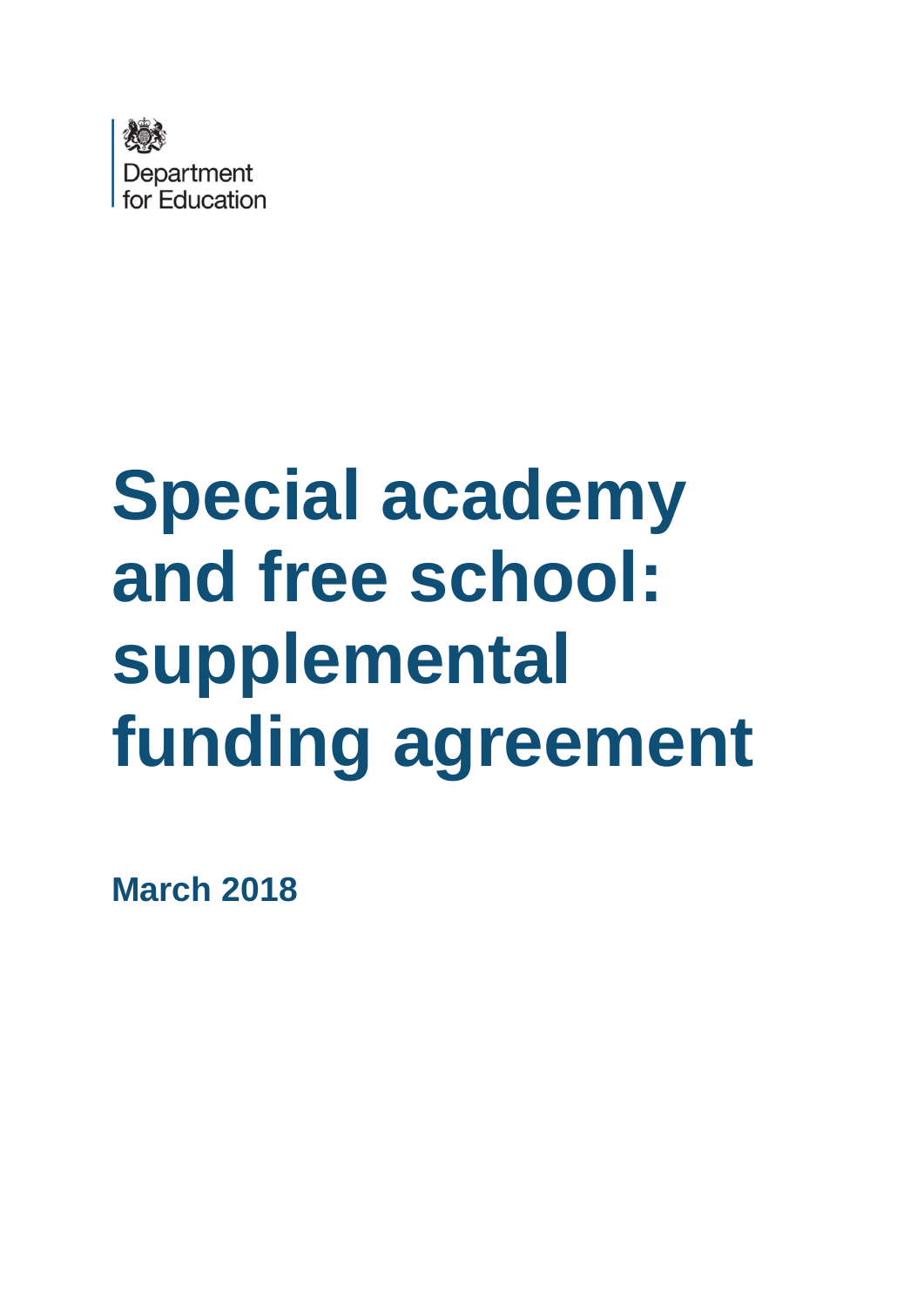## **CONTENTS**

| <b>SUMMARY</b>                                         | $\overline{\mathbf{4}}$ |
|--------------------------------------------------------|-------------------------|
| Information about the Academy:                         | 4                       |
| <b>ESTABLISHING THE ACADEMY</b><br>1.                  | $\overline{7}$          |
| Definitions and interpretation                         | $\overline{7}$          |
| The Academy                                            | 8                       |
| Academy opening date                                   | 8                       |
| <b>RUNNING OF THE ACADEMY</b><br>2.                    | 8                       |
| Length of school day and year                          | 8                       |
| <b>Teachers and staff</b>                              | 9                       |
| <b>Places and Pupils</b>                               | 10                      |
| Charging                                               | 10                      |
| Admissions                                             | 10                      |
| <b>Exclusions</b>                                      | 13                      |
| Curriculum                                             | 14                      |
| <b>GRANT FUNDING</b><br>3.                             | 15                      |
| <b>Calculation of GAG</b>                              | 15                      |
| Other relevant funding                                 | 15                      |
| <b>LAND</b><br>4.                                      | 16                      |
| Version 2: existing leasehold site                     | 16                      |
| <b>TERMINATION</b><br>5.                               | 21                      |
| Termination by either party                            | 21                      |
| <b>Termination Warning Notice</b>                      | 21                      |
| Termination by the Secretary of State after inspection | 22                      |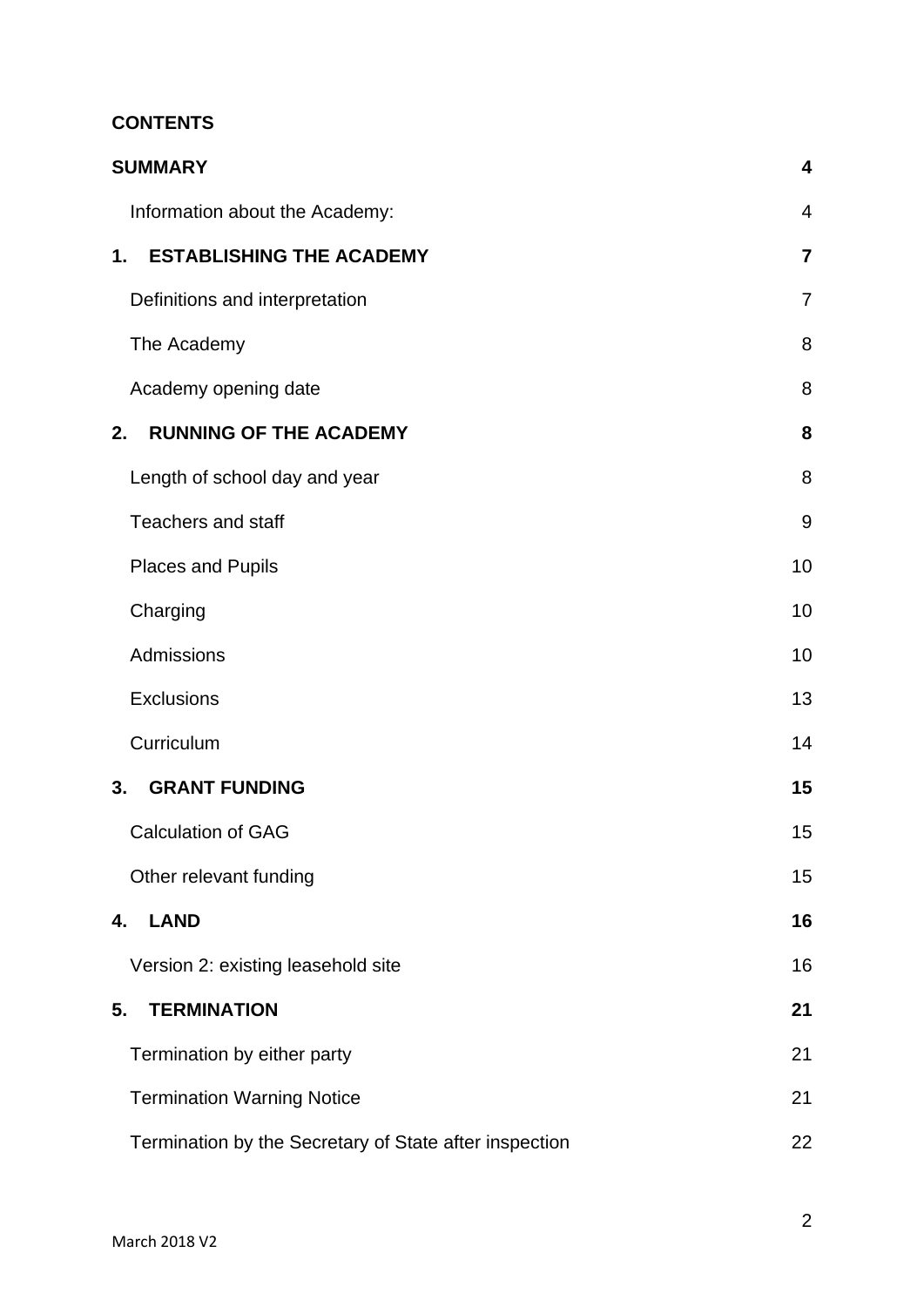| Termination by the Secretary of State             | 23 |
|---------------------------------------------------|----|
| Funding and admission during notice period        | 23 |
| Notice of intention to terminate by Academy Trust | 23 |
| Effect of termination                             | 26 |
|                                                   |    |
| 6.<br>OTHER CONTRACTUAL ARRANGEMENTS              | 27 |
| Annexes                                           | 27 |
| The Master Agreement                              | 27 |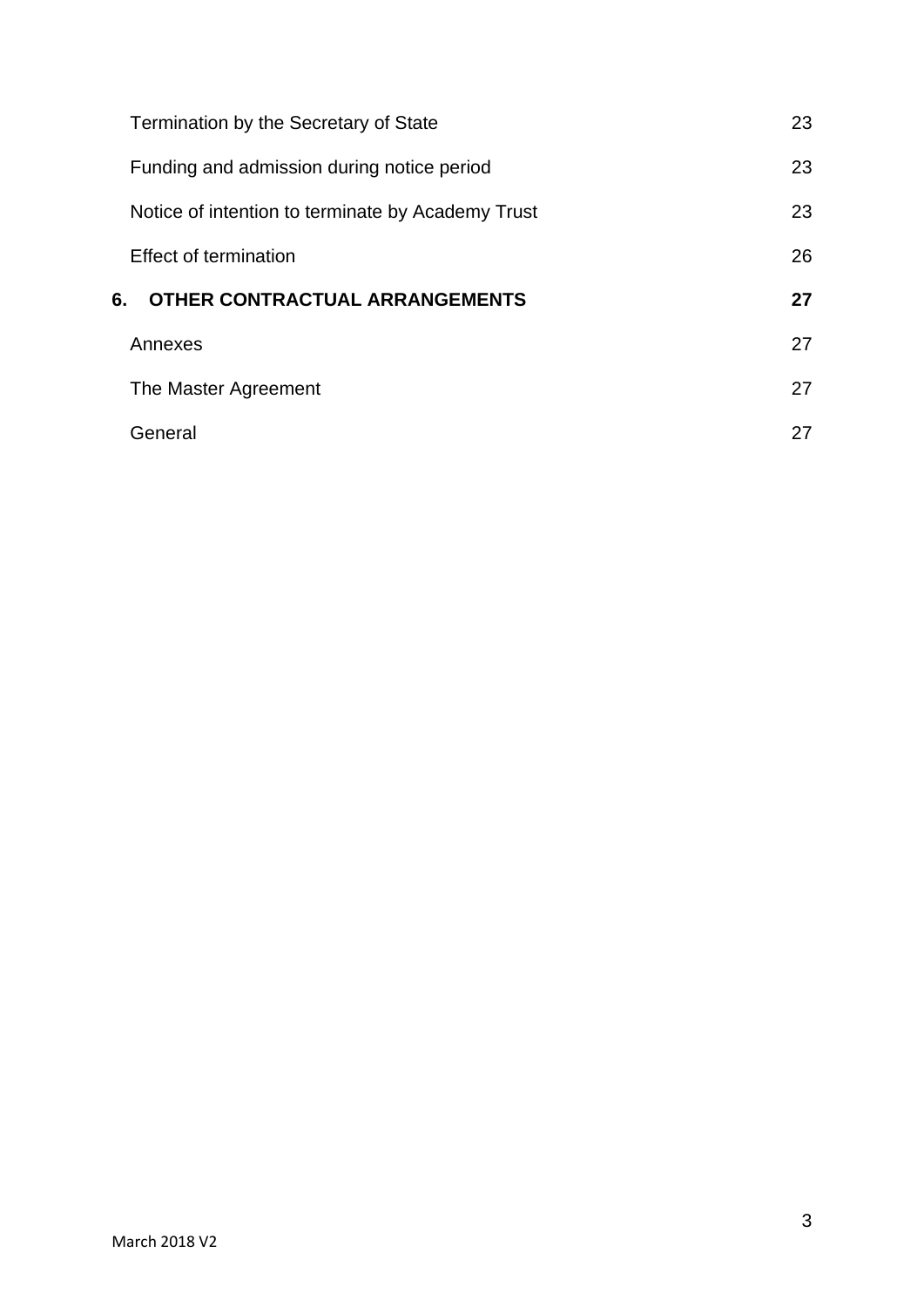# <span id="page-3-0"></span>**SUMMARY**

# <span id="page-3-1"></span>**Information about the Academy:**

| <b>Name of Academy Trust</b>                                 | Interaction and Communication Academy<br><b>Trust Limited</b>                          |
|--------------------------------------------------------------|----------------------------------------------------------------------------------------|
| <b>Company number</b>                                        | 10221189                                                                               |
| <b>Date of Master Funding</b><br><b>Agreement</b>            |                                                                                        |
| Name of academy                                              | <b>Milton School</b>                                                                   |
| <b>Opening date</b>                                          | 1 <sup>st</sup> March 2018                                                             |
| Type of academy (indicate<br>whether academy or free school) | Academy                                                                                |
| Name of predecessor school<br>(where applicable)             | <b>Milton School</b>                                                                   |
| <b>Planned number of places</b>                              | 140                                                                                    |
| Age range                                                    | $4 - 16$                                                                               |
| <b>Number of sixth form places</b>                           | <b>None</b>                                                                            |
| <b>Number of residential places</b>                          | <b>NA</b>                                                                              |
| <b>Land arrangements</b>                                     | Version 2                                                                              |
| (Version 1-8 or other)                                       |                                                                                        |
| Address and title number of Land                             | Milton School, Storey Street, Swinton,<br>Mexborough, S64 8QG (SYK554717)              |
|                                                              | Canalside Autism Unit, 14 Hooton Road,<br>Rawmarsh, Mexborough, S64 5TA<br>(SYK517172) |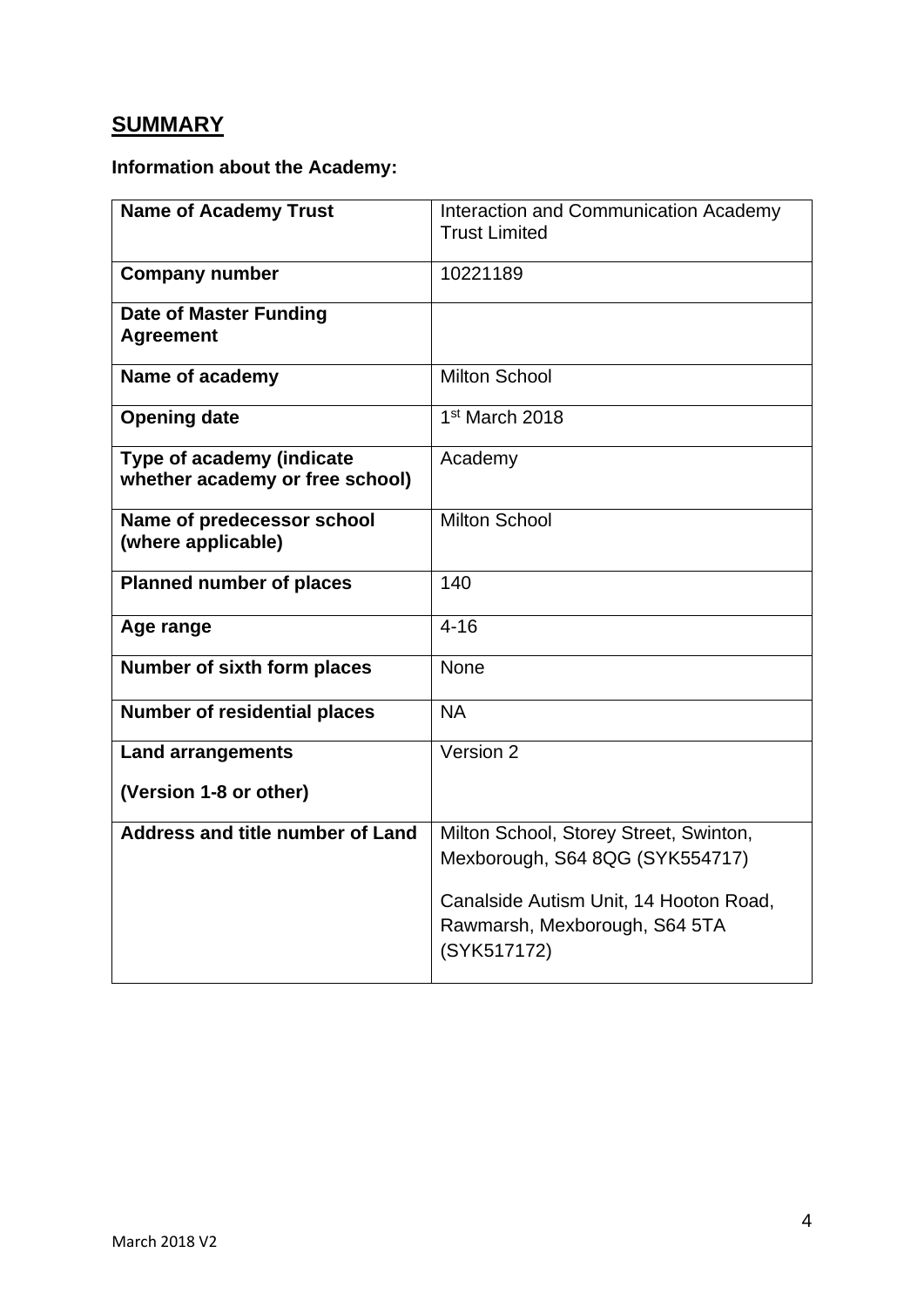# **Please confirm which clause variations have been applied or marked as 'Not used'**

| <b>Clause No.</b> | <b>Descriptor</b>                                                                                                                                        | <b>Applied</b>            | Not used |
|-------------------|----------------------------------------------------------------------------------------------------------------------------------------------------------|---------------------------|----------|
| 1. J              | Only applies to free schools and new<br>provision academies                                                                                              |                           | X        |
| 2.D               | Only applies to free schools admitting pupils<br>without a statement of SEN or EHC plan                                                                  |                           | X        |
| 2.G               | Only applies where there was a<br>predecessor independent school or non-<br>maintained special school                                                    |                           | X        |
| 2.S to 2.EE       | Only applies to free schools or new<br>provision academies that admit pupils<br>without a statement of SEN or EHC plan                                   |                           | X        |
| 2.FF              | Does not apply to free schools (unless there<br>was a predecessor independent school or<br>non-maintained special school), or new<br>provision academies | $\boldsymbol{\mathsf{X}}$ |          |
| 2.GG              | Only applies to free schools or new<br>provision academies that admit pupils<br>without a statement of SEN or EHC plan                                   |                           | X        |
| $3.B - 3.G$       | Only applies to free schools or new<br>provision academies that admit pupils<br>without a statement of SEN or EHC plan                                   |                           | X        |
| 3.H               | Clause does not apply to academy<br>converters or new provision academies                                                                                |                           | X        |
| 3. J              | Only applies to full sponsored and<br>intermediate sponsored academies with<br>approved Academy Action Plans                                             |                           | X        |
| 3.K               | Does not apply to free schools (unless there<br>was a predecessor independent school or<br>non-maintained special school), or new<br>provision academies | $\boldsymbol{\mathsf{X}}$ |          |
| 5.G.1             | Clause applies only to boarding<br>academies/boarding free schools                                                                                       |                           | X        |
| 5.1               | Clause only applies to sponsored<br>academies                                                                                                            |                           | X        |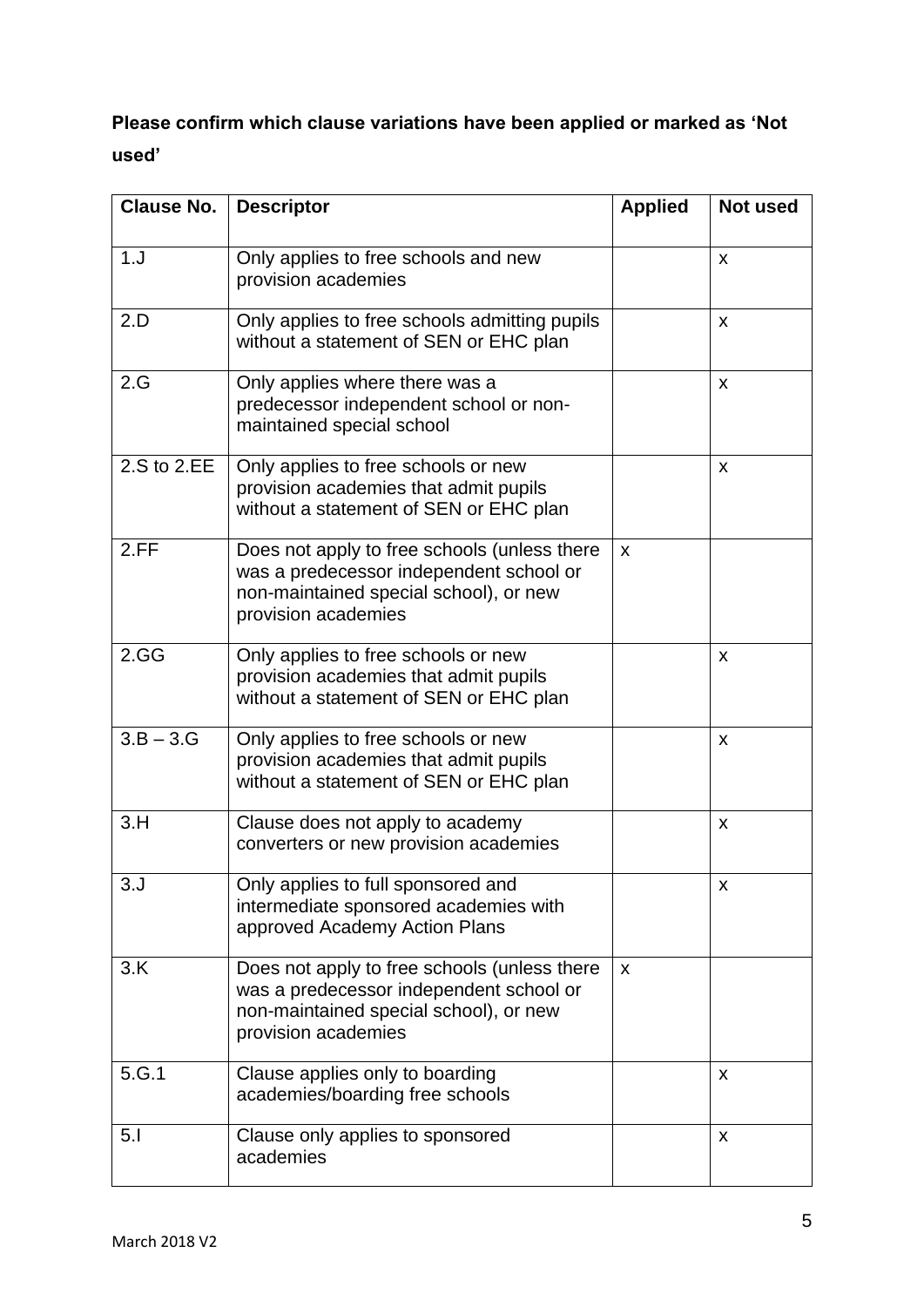| <b>Clause No.</b> | <b>Descriptor</b>                                                               | <b>Applied</b> | <b>Not used</b> |
|-------------------|---------------------------------------------------------------------------------|----------------|-----------------|
| 5.K               | Clause applies to free schools and may be<br>applied to new provision academies |                | X               |
| 5.L               | Clause applies to free schools and may be<br>applied to new provision academies |                | X               |
| 5.M               | Clause applies to free schools and may be<br>applied to new provision academies |                | X               |
| 5.N               | Clause applies to free schools and may be<br>applied to new provision academies |                | X               |
| 5.0               | Clause applies to free schools and may be<br>applied to new provision academies |                | X               |
| 5.P               | Clause applies to free schools and may be<br>applied to new provision academies |                | X               |

**Please identify any other variations from the model that apply to this academy (e.g. clauses relating to PFI):**

**Additional clauses will be supplied by your project lead if needed.**

| <b>Descriptor</b> | <b>Clause</b> | <b>Applied</b> | Not used |
|-------------------|---------------|----------------|----------|
|                   | No.           |                |          |
|                   |               |                |          |
|                   |               |                |          |
|                   |               |                |          |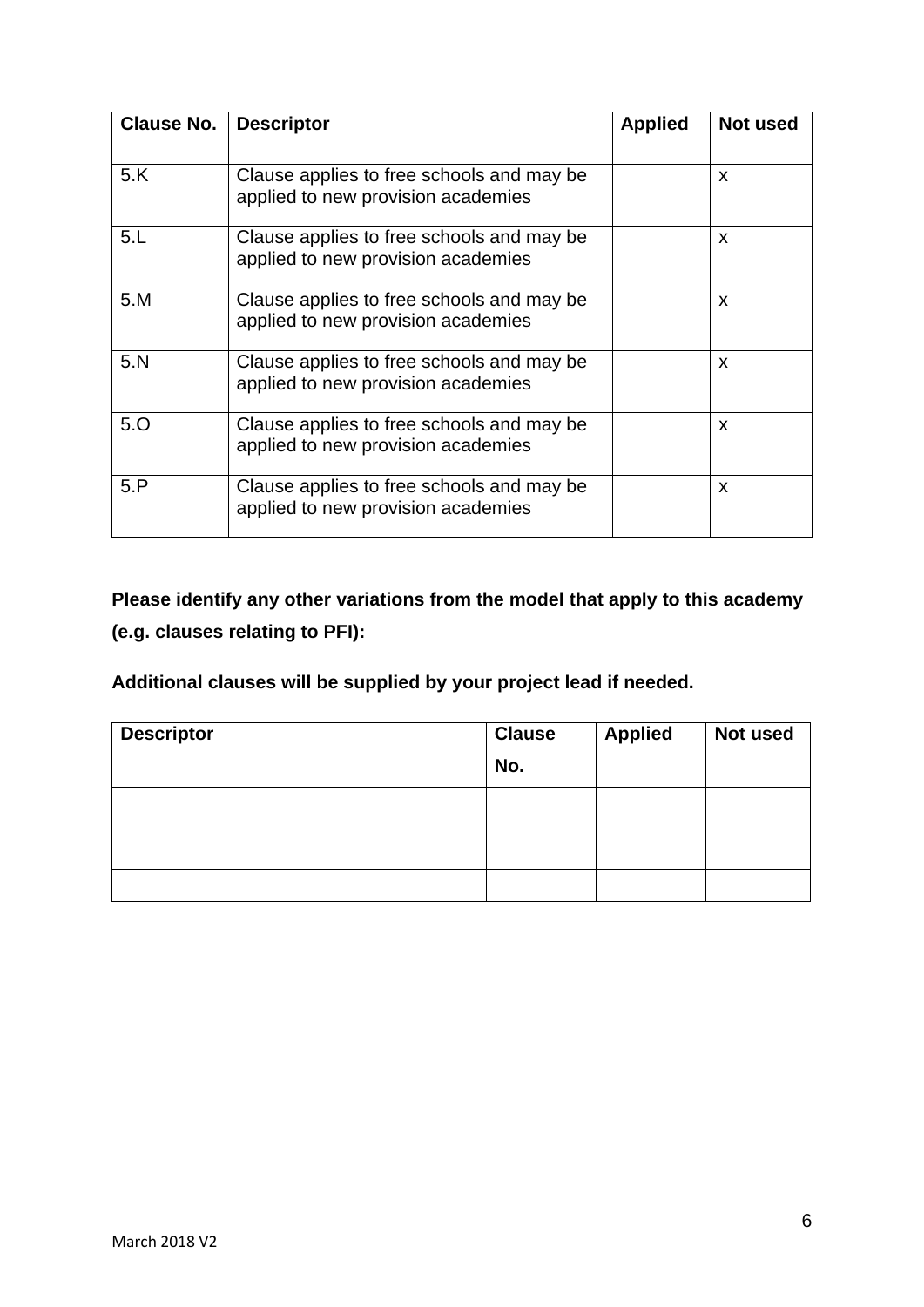# <span id="page-6-0"></span>**1. ESTABLISHING THE ACADEMY**

1.A This Agreement made between the Secretary of State for Education and Interaction and Communication Academy Trust Limited is supplemental to the master funding agreement made between the same parties and dated (the "**Master Agreement**").

#### <span id="page-6-1"></span>**Definitions and interpretation**

- 1.B Except as expressly provided in this Agreement words and expressions defined in the Master Agreement will have those same meanings in this Agreement.
- 1.C The following capitalised words and expressions will have the following meanings:

"The **Academy**" means the Milton School Special Academy which is specially organised to make special educational provision for pupils with SEN.

**"Coasting"** has the meaning given by regulations under subsection (3) of section 60B of the Education and Inspections Act 2006 in relation to a school to which that section applies.

"**EHC plan**" means an Education, Health and Care plan made under section 37(2) of the Children and Families Act 2014.

"**Pupils with a statement of SEN or EHC plan**" means those pupils, with a statement of SEN or EHC plan, admitted under clauses 2.C and 2.H to 2.R.

"**Pupils without a statement of SEN or EHC plan**" means those pupils, with SEN but without a statement of SEN or EHC plan, admitted under clauses 2.D and 2.S to 2.EE.

"**SEN**" means Special Educational Needs and the expressions "**special educational needs**" and "**special educational provision**" have the meaning set out in sections 20(1) and 21(2) of the Children and Families Act 2014.

"**Statement of SEN**" means a statement made under section 324 of the Education Act 1996.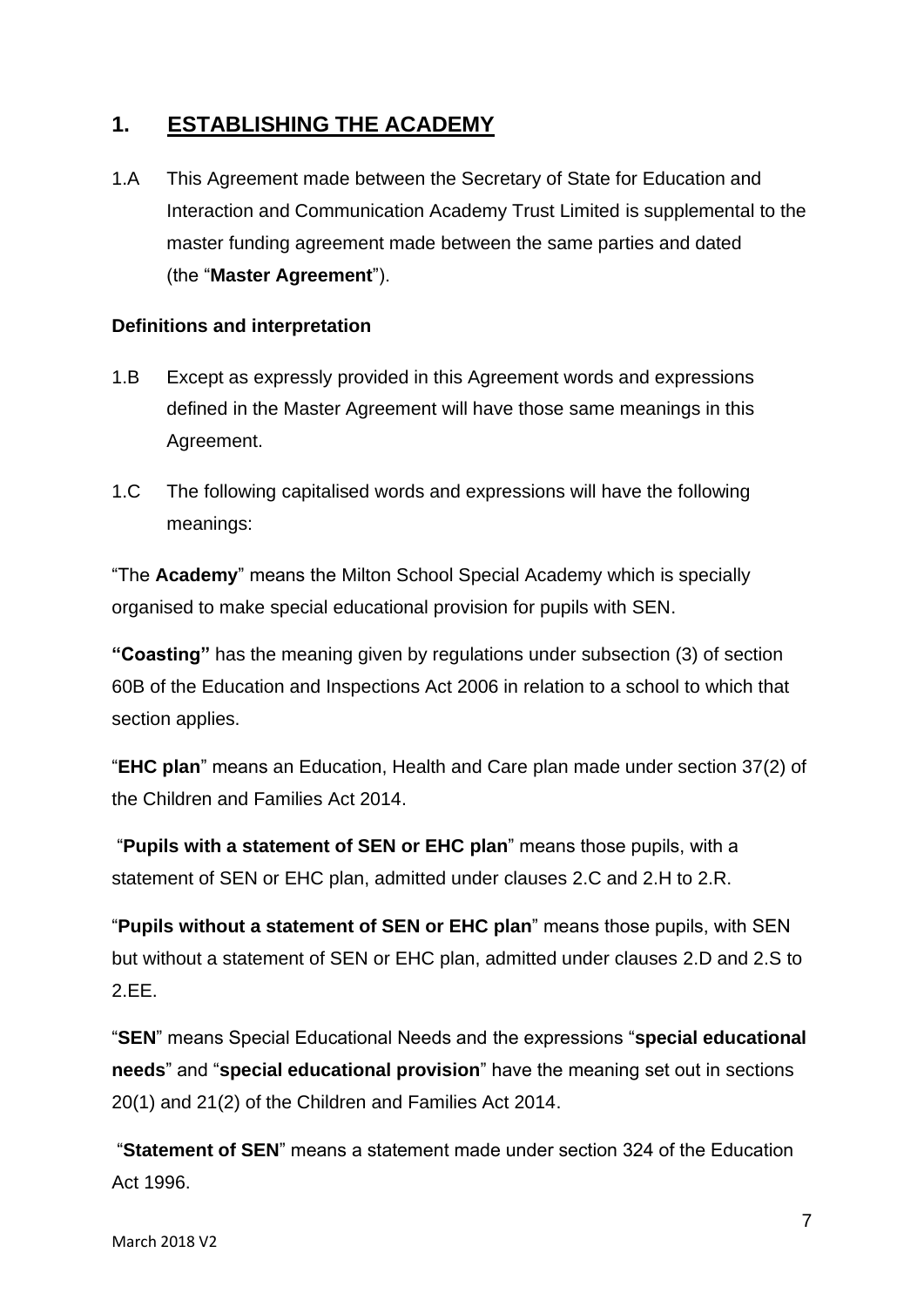"**Termination Notice**" means a notice sent by the Secretary of State to the Academy Trust, terminating this Agreement on the date specified in the notice.

"**Termination Warning Notice**" means a notice sent by the Secretary of State to the Academy Trust, stating his intention to terminate this Agreement.

- 1.D The Interpretation Act 1978 applies to this Agreement as it applies to an Act of Parliament.
- 1.E Reference in this Agreement to clauses and annexes will, unless otherwise stated, be to clauses and annexes to this Agreement.

#### <span id="page-7-0"></span>**The Academy**

- 1.F The Academy is a Special Academy as defined in clause 1.4 of the Master Agreement.
- 1.G The Academy Trust will establish and maintain the Academy in accordance with the Master Agreement and this Agreement.
- 1.H The Academy Trust must ensure special educational provision is made at the Academy for one or more categories of SEN. These categories may include, but are not limited to SpLD, MLD, SLD, SLCN, ASD, HI.
- 1.I The Academy Trust may not refuse to admit a child whose statement of SEN or EHC plan names the Academy on the sole basis that some, or all, of the child's SEN do not feature in the categories referred to in clause 1.H of this agreement.
- 1.J Not used

#### <span id="page-7-1"></span>**Academy opening date**

1.K The Academy Trust opened the Academy on 1 March 2018.

# <span id="page-7-2"></span>**2. RUNNING OF THE ACADEMY**

#### <span id="page-7-3"></span>**Length of school day and year**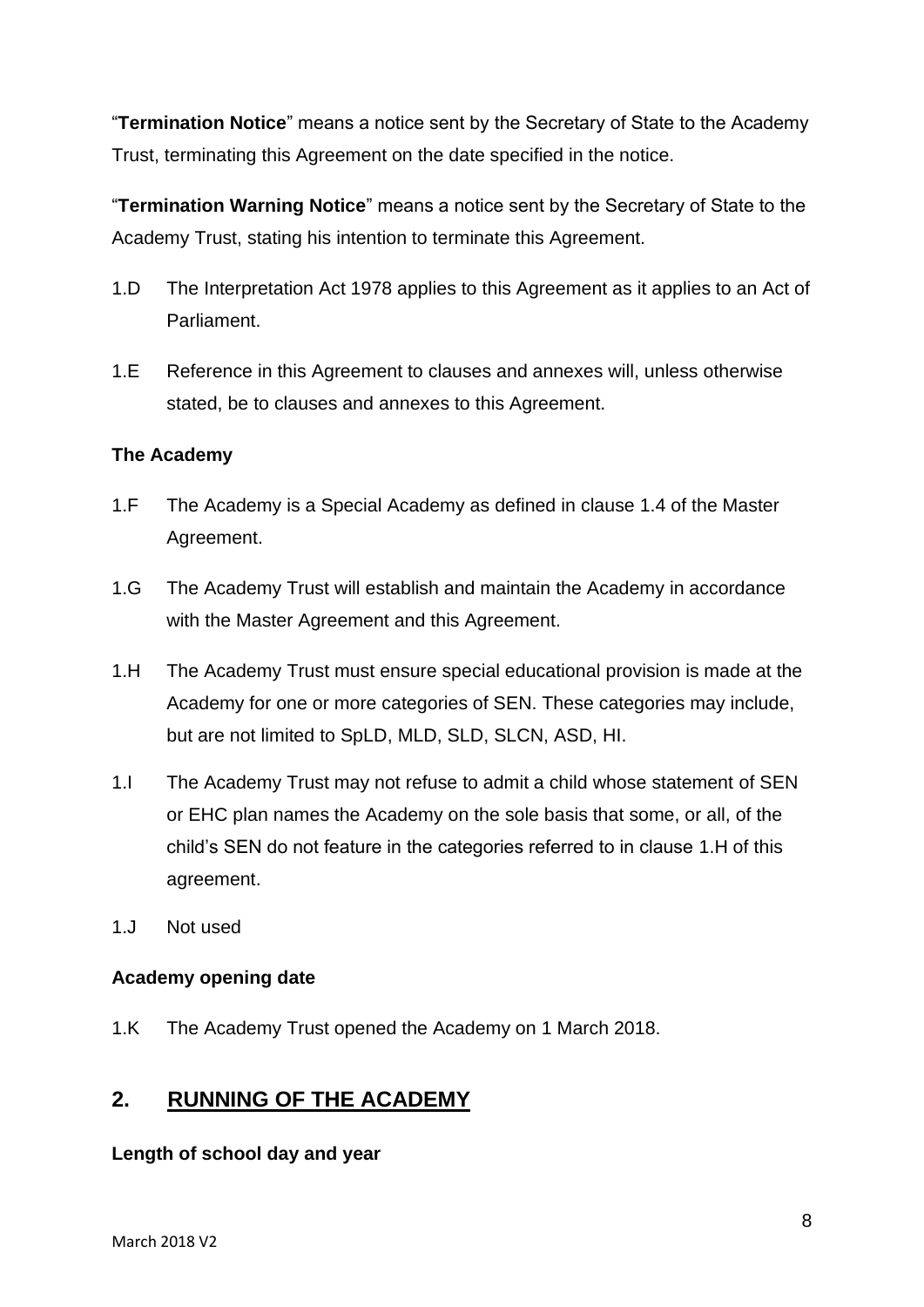2.A.1 Further to clause 2.1 of the Master Agreement, the Academy Trust is responsible for setting the dates when the school terms and holidays are to begin and end, and the times of schools sessions.

#### <span id="page-8-0"></span>**Teachers and staff**

- 2.A Subject to clause 2.A.1b and 2.B of this Agreement the Academy Trust must not employ anyone under a contract of employment or for services to plan and prepare lessons and courses for pupils, teach pupils, and assess and report on pupils' development, progress and attainment ("specified work"), who is not either:
	- a) a qualified teacher within the meaning of regulations made under section 132 of the Education Act 2002; or
	- b) otherwise eligible to do specified work under the Education (Specified Work)(England) Regulations 2012 (SI 2012/762), which for the purpose of this clause must be construed as if the Academy were a maintained school.
- 2.A.1b The Academy Trust must designate a staff member at the Academy as responsible for promoting the educational achievement of registered pupils at the Academy who are being looked after by an LA, or are no longer looked after by an LA because of an adoption, special guardianship or child arrangements order, or because they have been adopted from 'state care' outside England and Wales, and in doing so must comply with the law, regulations and guidance that apply to maintained schools. The Academy Trust must ensure the designated person undertakes appropriate training and has regard to any guidance issued by the Secretary of State.
	- 2.B Clause 2.A will not apply to anyone who:
		- a) transferred to the employment of the Academy Trust by virtue of the Transfer of Undertakings (Protection of Employment) Regulations 2006;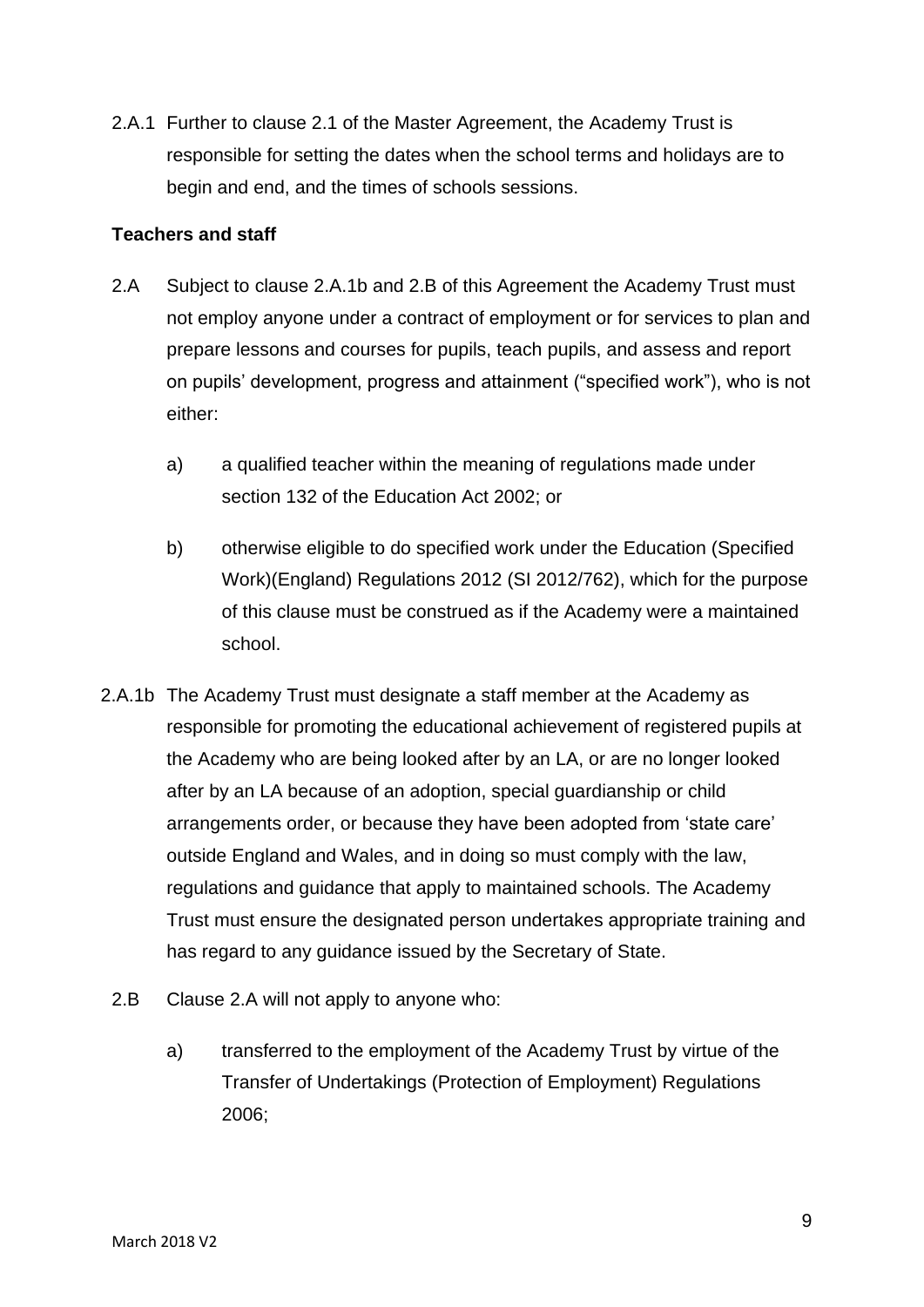- b) immediately prior to the transfer, was employed to do specified work; and
- c) immediately before transferring, was not:
	- i. a qualified teacher within the meaning of regulations made under section 132 of the Education Act 2002 and fully registered with the appropriate body, or
	- ii. eligible to do specified work under the Education (Specified Work)(England) Regulations 2012 (SE 2012/762)

("transferred staff member"). The Academy Trust must ensure that any transferred staff member that carries out specified work and does not meet the requirements of clause 2.A(a) or 2.A(b), meets those requirements as soon as possible.

#### <span id="page-9-0"></span>**Places and Pupils**

- 2.C The planned number of places at the Academy is 140 places in the age range 4-16.
- 2.D Not used
- 2.E The Academy Trust must ensure that the Academy meets the needs of individual pupils..
- 2.F The Academy Trust must seek approval from the Secretary of State where they consider there is a need to increase the planned number of places stated in clause 2.C. The requirements of this Agreement may then be amended by agreement between the Secretary of State and the Academy Trust.

#### <span id="page-9-1"></span>**Charging**

2.G Not used

#### <span id="page-9-2"></span>**Admissions**

2.H Except as set out in clauses 2.J – 2.Q below, the Children and Families Act 2014 imposes duties directly on Academies in respect of pupils with special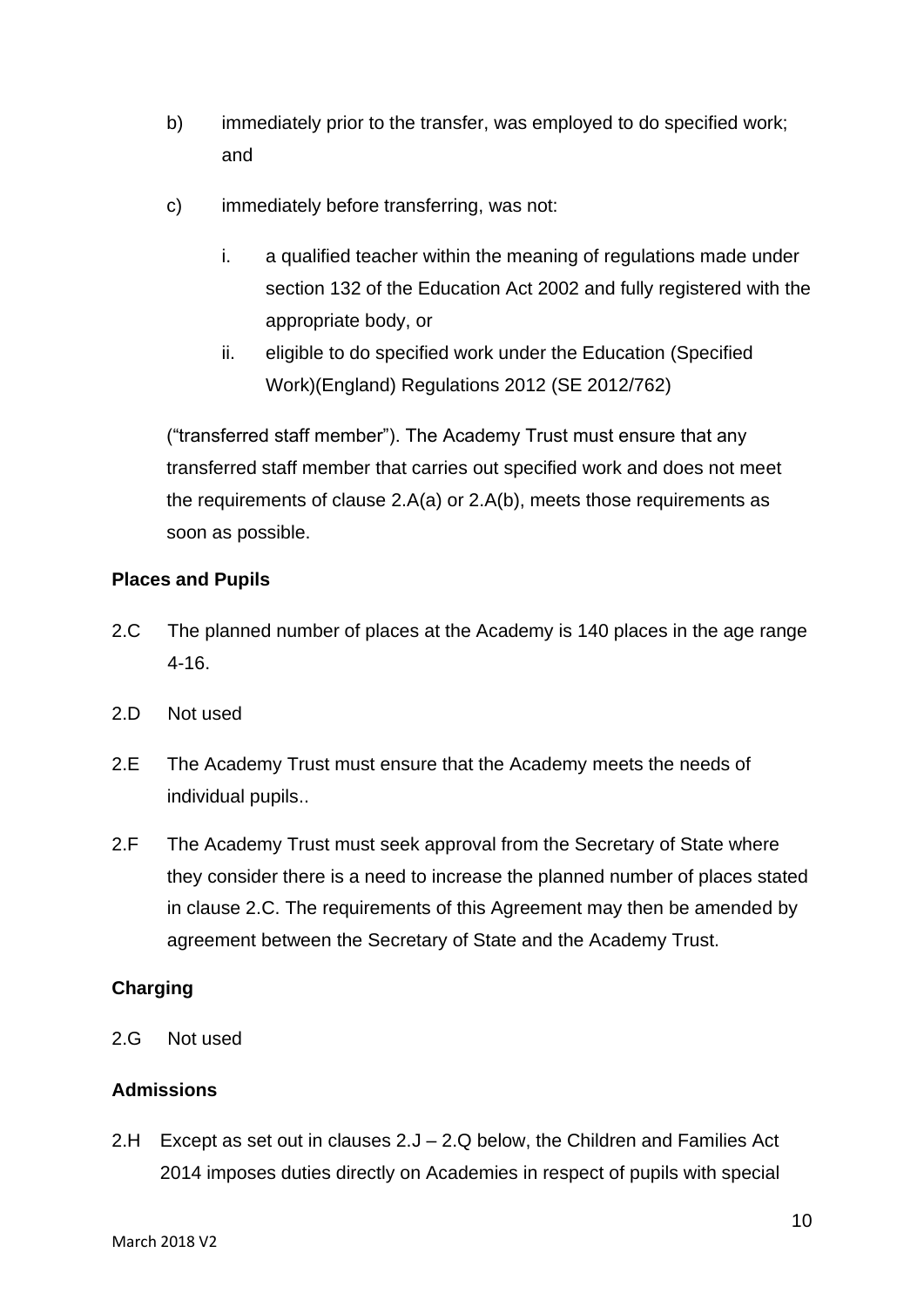educational needs, including the admission of pupils with EHC plans. If an Academy Trust considers that a LA should not have named the Academy in an EHC plan, it may ask the Secretary of State to determine whether the LA has acted unreasonably, and to make an order directing the LA to reconsider. The Secretary of State's determination will be final, subject to any right of appeal which a parent of the child may have to the First Tier Tribunal (Special Educational Needs and Disability) or the Upper Tribunal Administrative Appeals Chamber.

2.I Except where clauses 2.D and 2.T apply and any relevant provisions of the Childrens and Families Act 2014 apply, the Academy Trust may not admit a child to the school unless a statement of SEN or EHC plan naming the Academy or the predecessor school, is maintained for that child.

(Clauses 2.J-2.Q only apply where the pupil has a statement of special educational needs (SEN) rather than an EHC plan and where they therefore continue to be subject to the relevant provisions of the Education Act 1996. EHC plans are replacing statements of SEN but although all statements of SEN should have been converted to an EHC plan by 1 April 2018 this clause is retained to protect pupils who still have a statement of special education need after this date. The detail on the drafting of a statement below is retained to protect pupils in exceptional circumstances.)

"**Statement of SEN**" means a statement made under section 324 of the Education Act 1996.

- 2.J The Academy Trust must admit all children with a Statement of SEN naming the Academy.
- 2.K The Academy Trust must have regard to the Special Educational Needs Code of practice 2001 when dealing with statements of SEN.
- 2.L Where the LA sends the Academy Trust a draft statement with a proposal that the Academy is named in the final statement, the Academy Trust must respond within 15 working days unless the time period falls within a school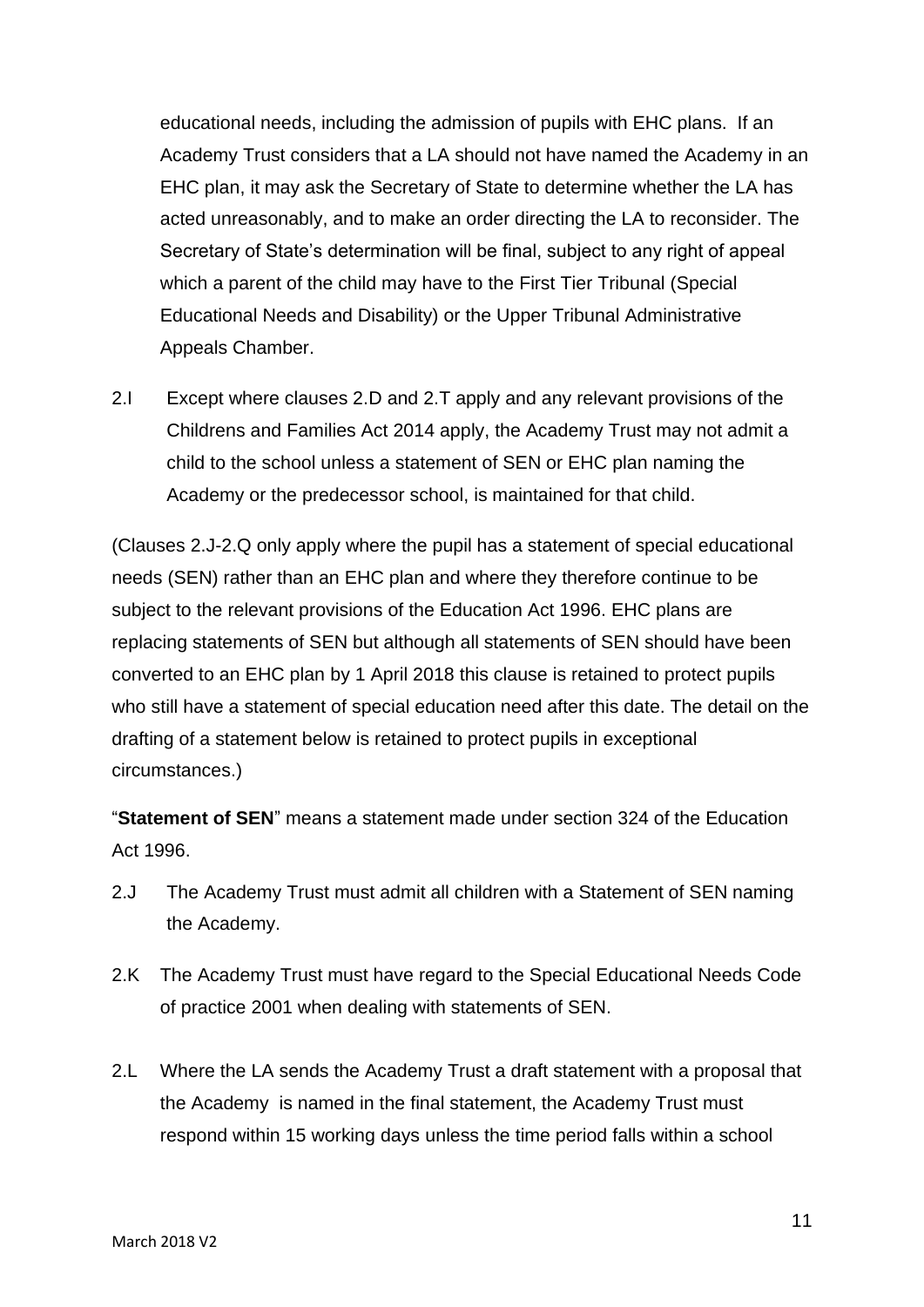holiday that is longer than two weeks in which case the Academy Trust should respond within 15 working days of the end of the school holiday.

- 2.M In its response the Academy Trust must either:
	- a. consent to being named in the final statement or
	- b. explain why it believes that admitting the child would be incompatible with the provision of efficient education for other children and the efficient use of resources, including why no reasonable steps could secure compatibility. In doing so the Academy Trust must have regard to the relevant legislation and Code of Practice. If the LA does not agree with the Academy Trust's response, and names the Academy in the child's Statement of SEN, the Academy Trust must admit the child to the school as specified in the statement or otherwise by the LA. The final decision as to whether to name the Academy falls to the LA.
- 2.N If the Academy Trust considers that the LA should not have named the Academy in the statement of SEN, it may ask the Secretary of State to determine whether the LA has acted unreasonably, and to make an order directing the LA to reconsider. The Academy Trust must admit the pupil if such a determination is pending. The Secretary of State's determination will be final, subject only to any right of appeal which a parent of the child may have to the First-tier Tribunal (Special Educational Needs and Disability) or the Upper Tribunal Administrative Appeals Chamber.
- 2.O If a parent of a child for whom the LA maintains a statement appeals to the First-tier Tribunal (Special Educational Needs and Disability) or the Upper Tribunal Administrative Appeals Chamber, either for or against the naming of the Academy in the child's statement, then the Tribunal's decision will be binding, even if it is different from that of the Secretary of State.
- 2.P Where it has been finally determined that the Academy be named in a child's Statement of SEN, the Academy Trust must admit the child to the Academy, notwithstanding any other admissions requirements in this Agreement.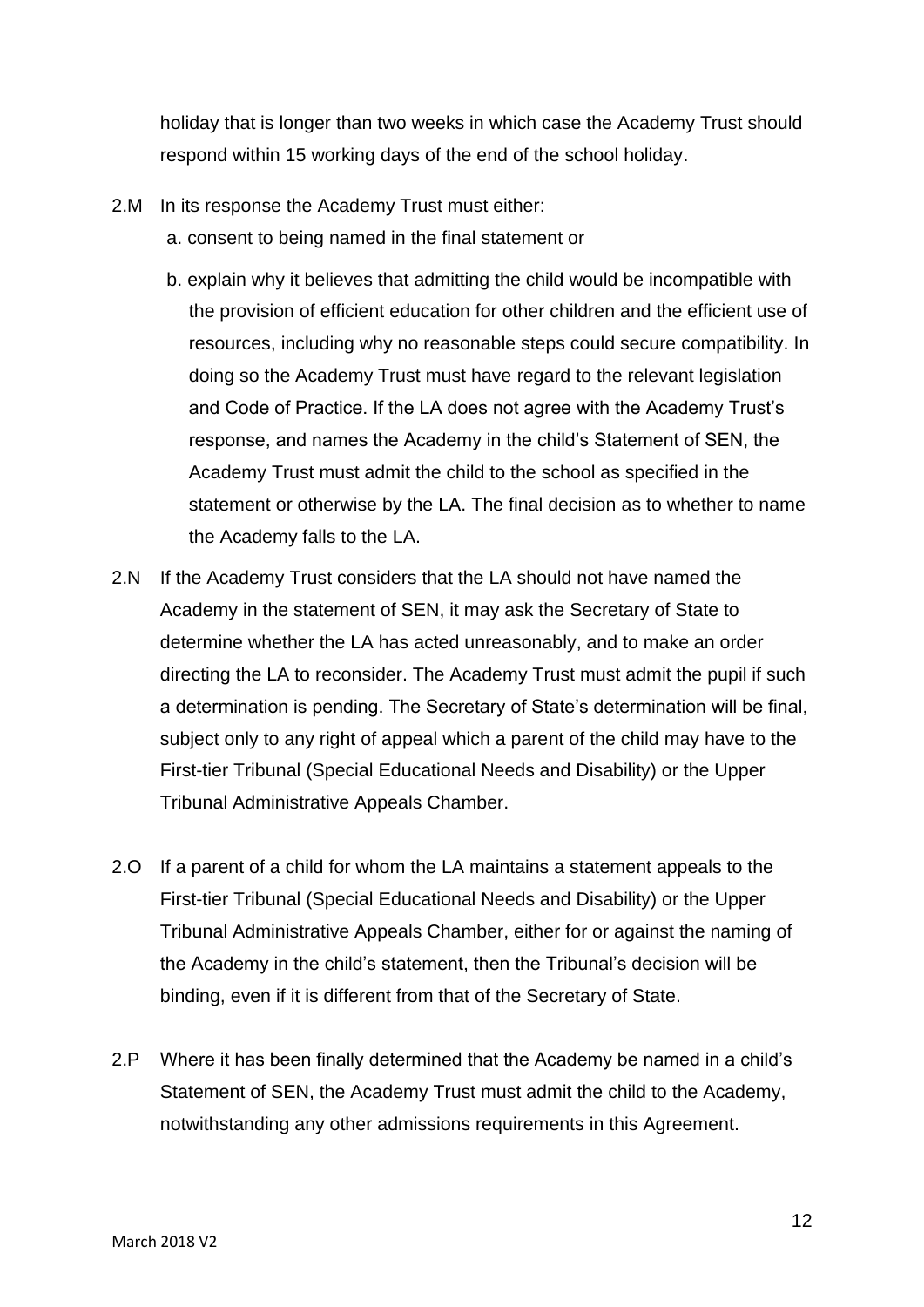- 2.Q Clauses 2.J-2.Q only apply insofar as the relevant provisions of the Children and Families Act 2014 relating to SEN and disability do not apply to Academies and Free Schools.
- 2.R Not used
- 2.S Not used
- 2.T Not used
- 2.U Not used
- 2.V Not used
- 2.W Not used
- 2.X Not used
- 2.Y Not used
- 2.Z Not used
- 2.AA Not used
- 2.BB Not used
- 2.CC Not used
- 2.DD Not used
- 2.EE Not used
- 2.FF Pupils on roll in a Predecessor School which was a maintained, a nonmaintained special or independent school will transfer automatically to the Academy on opening. All children already offered a place at that Predecessor School must be admitted to the Academy.

#### <span id="page-12-0"></span>**Exclusions**

2.GG Not used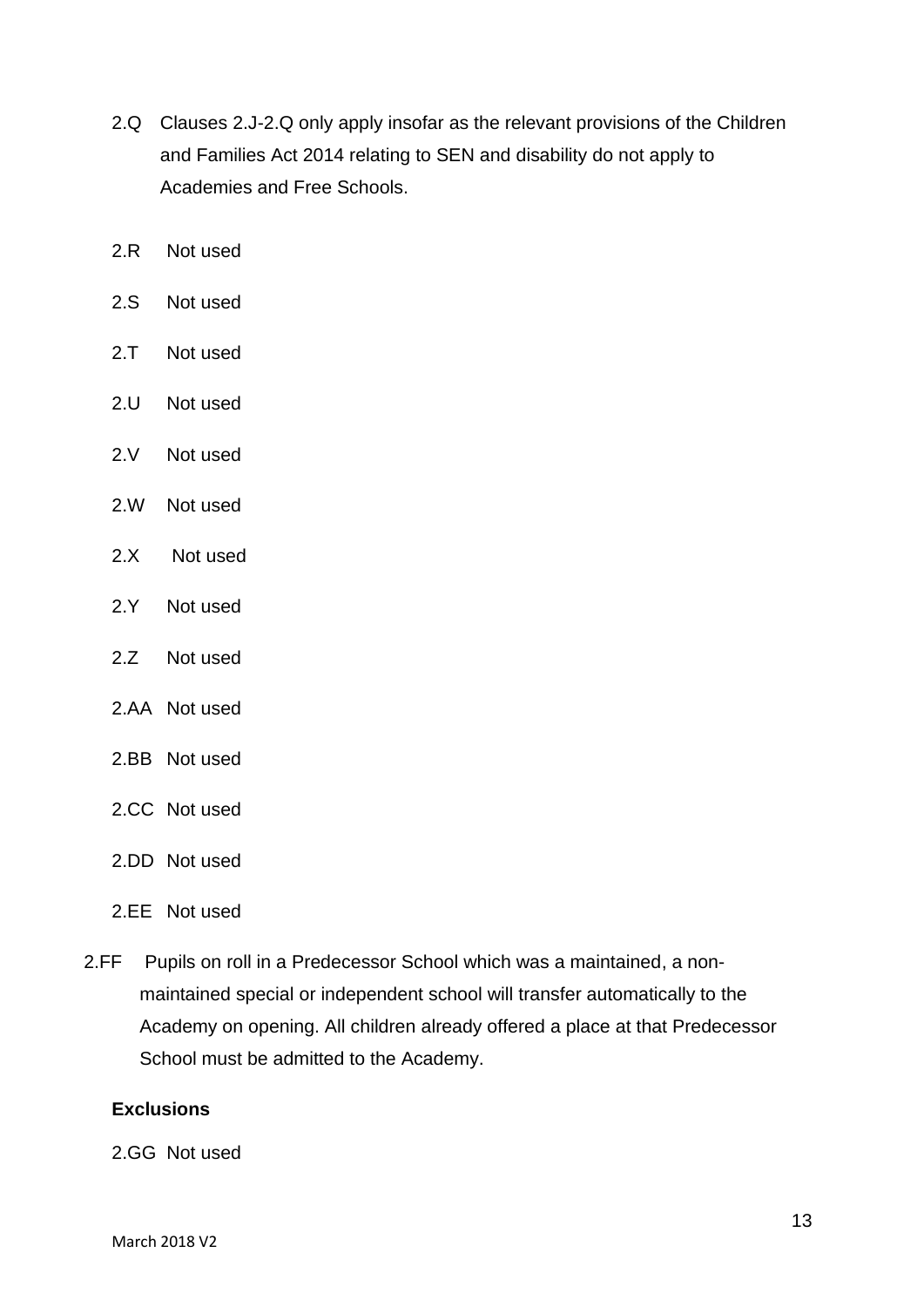#### <span id="page-13-0"></span>**Curriculum**

- 2.HH Subject to clauses 2.II and 2.JJ the Academy Trust, must provide for the teaching of religious education and for a daily act of collective worship at the Academy.
- 2.II Subject to clause 2.JJ provision must be made for religious education to be given to all pupils at the Academy in accordance with the requirements for agreed syllabuses in section 375(3) of the Education Act 1996 and paragraph 2(5) of Schedule 19 to the School Standards and Framework Act 1998.
- 2.JJ The Academy must comply with the requirements of regulation 5A of the Education (Special Educational Needs)(England)(Consolidation) Regulations 2001 as if it were a maintained school. The Academy Trust must comply with regulation 5A of the Education (Special Educational Needs)(England)(Consolidation) Regulations 2001 as if the Academy were a community or foundation special school, and as if references to "Religious Education" and to "Religious Worship" in that regulation were references to religious education and religious worship provided by the Academy in accordance with clause 2.II.
- 2.KK The Academy Trust agrees that, where the Academy is listed in the register of Independent Schools as having a religious ethos, paragraph 5(b) of Schedule 11 of the Equality Act 2010 shall not apply to the Academy.
- 2.LL The Academy Trust must have regard to any Guidance, further to section 403 of the Education Act 1996, on sex and relationship education to ensure that children at the Academy are protected from inappropriate teaching materials and that they learn the nature of marriage and its importance for family life and for bringing up children. The Academy Trust must also have regard to the requirements in section 405 of the Education Act 1996, as if the Academy were a maintained school.
- 2.MM The Academy Trust must prevent political indoctrination, and secure the balanced treatment of political issues, in line with the requirements for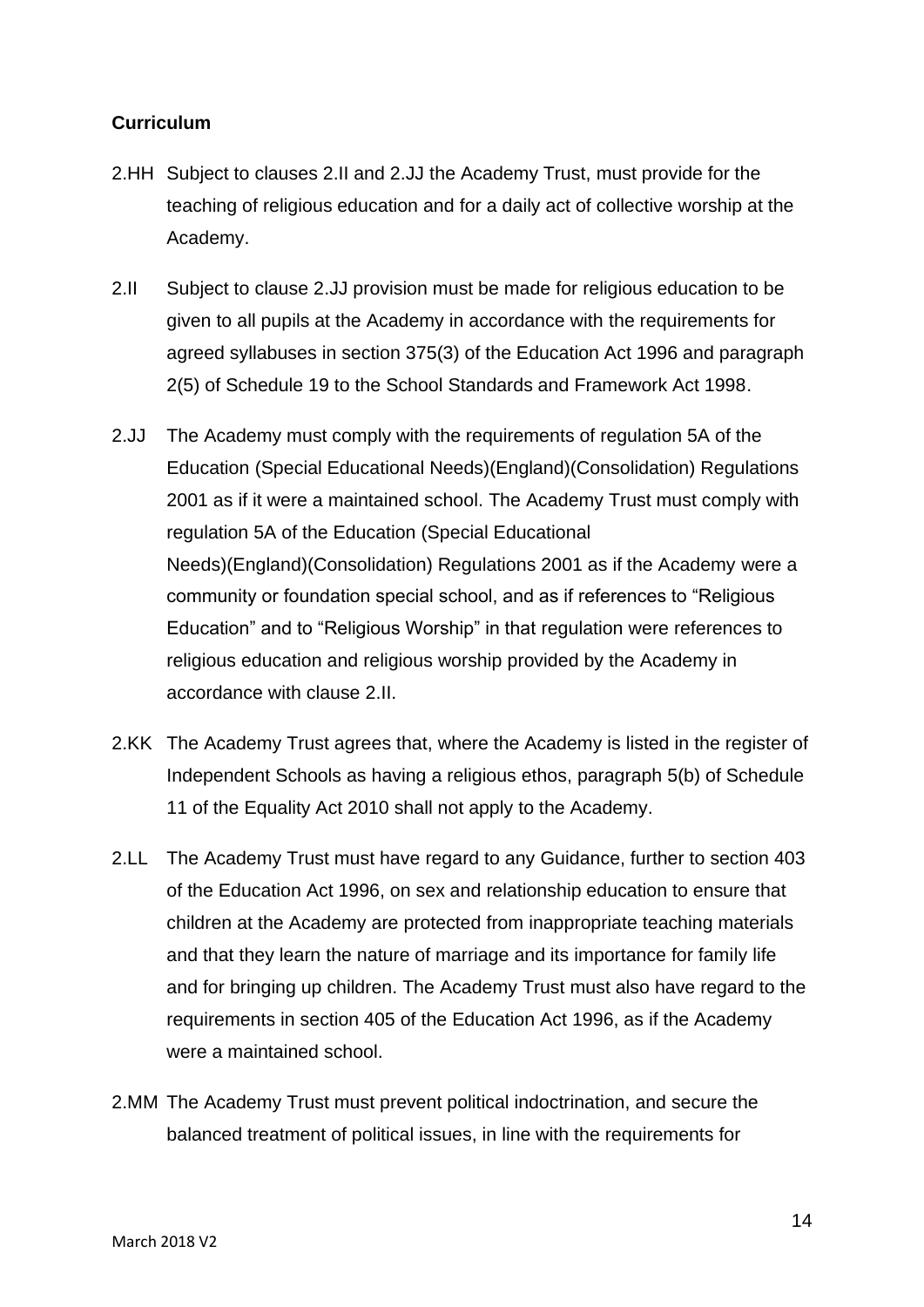maintained schools set out in the Education Act 1996, and have regard to any Guidance.

## <span id="page-14-0"></span>3. **GRANT FUNDING**

#### <span id="page-14-1"></span>**Calculation of GAG**

- 3.A The Secretary of State will determine GAG for the Academy for each Academy Financial Year, taking into account relevant factors.
- 3.B Not used
- 3.C Not used
- 3.D Not used
- 3.E Not used
- 3.F Not used
- 3.G Not used
- 3.H Not used
- 3.I The Secretary of State recognises that if he serves a Termination Notice or a Termination Warning Notice, or otherwise terminates the Master Agreement, the intake of new pupils during the notice period may decline and therefore payments based on the number of places related to the number of pupils attending the Academy may be insufficient to meet the Academy's needs. In these circumstances the Secretary of State may pay a larger GAG in the notice period, to enable the Academy to operate effectively.

#### <span id="page-14-2"></span>**Other relevant funding**

- 3.J Not used
- 3.K The Secretary of State may pay the Academy Trust's costs in connection with the transfer of employees from a Predecessor School under the Transfer of Undertakings (Protection of Employment) Regulations 2006. Such payment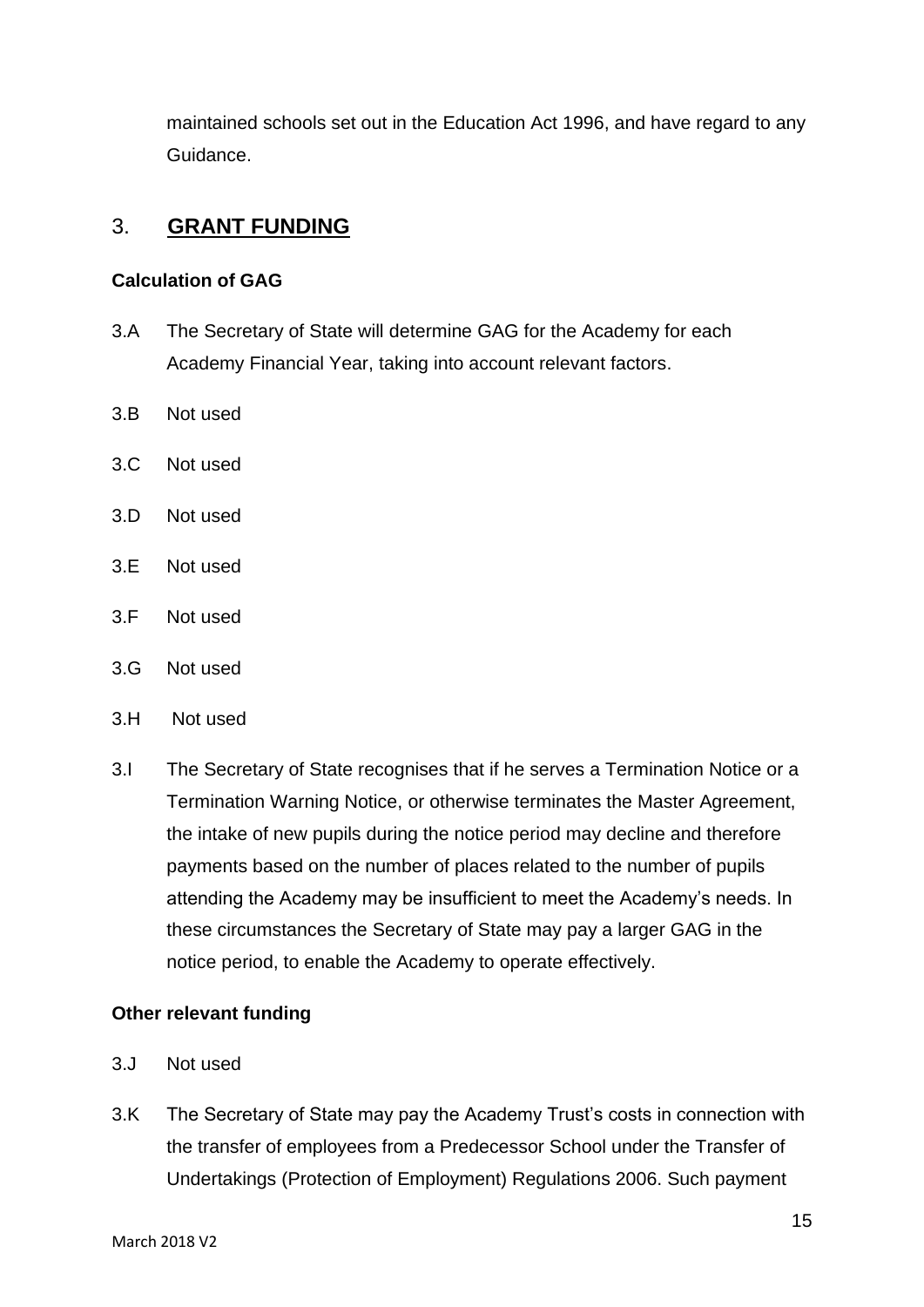will be agreed on a case-by-case basis. The Academy Trust must not budget for such a payment unless the Secretary of State confirms in writing that it will be paid.

#### **Carrying forward of funds**

3.L Any additional grant made in accordance with clause 3.I, for a period after the Secretary of State has served a Termination Notice or a Termination Warning Notice under this Agreement, or otherwise terminates the Master Agreement, may be carried forward without limitation or deduction until the circumstances set out in clause 3.I cease to apply or the Academy closes.

# <span id="page-15-0"></span>4. **LAND**

### <span id="page-15-1"></span>*Version 2: existing leasehold site*

"**Land**" means the land at Milton School, Storey Street, Swinton, Mexborough, S64 8QG being the land registered with title number SYK554717 and Canalside Autism Unit, 14 Hooton Road, Rawmarsh, Mexborough, S64 5TA , being part of the land registered with title number SYK517172 and demised by the Lease.

"**Lease**" means the lease or other occupational agreement between the Academy Trust and a third party (the "**Landlord**") under which the Academy Trust derives title to the Land.

"**Property Notice**" means any order, notice, proposal, demand or other requirement issued by any competent authority (including the Landlord) which materially affects the Academy Trust's ability to use the Land for the purposes of the Academy.

#### **Restrictions on Land transfer**

4.A The Academy Trust must:

a) within 28 days of the signing of this Agreement in circumstances where the Land is transferred to the Academy Trust prior to the date of this Agreement, or otherwise within 28 days of the transfer of the Land to the Academy Trust, apply to the Land Registry using Form RX1 for the following restriction (the "Restriction") to be entered in the proprietorship register for the Land: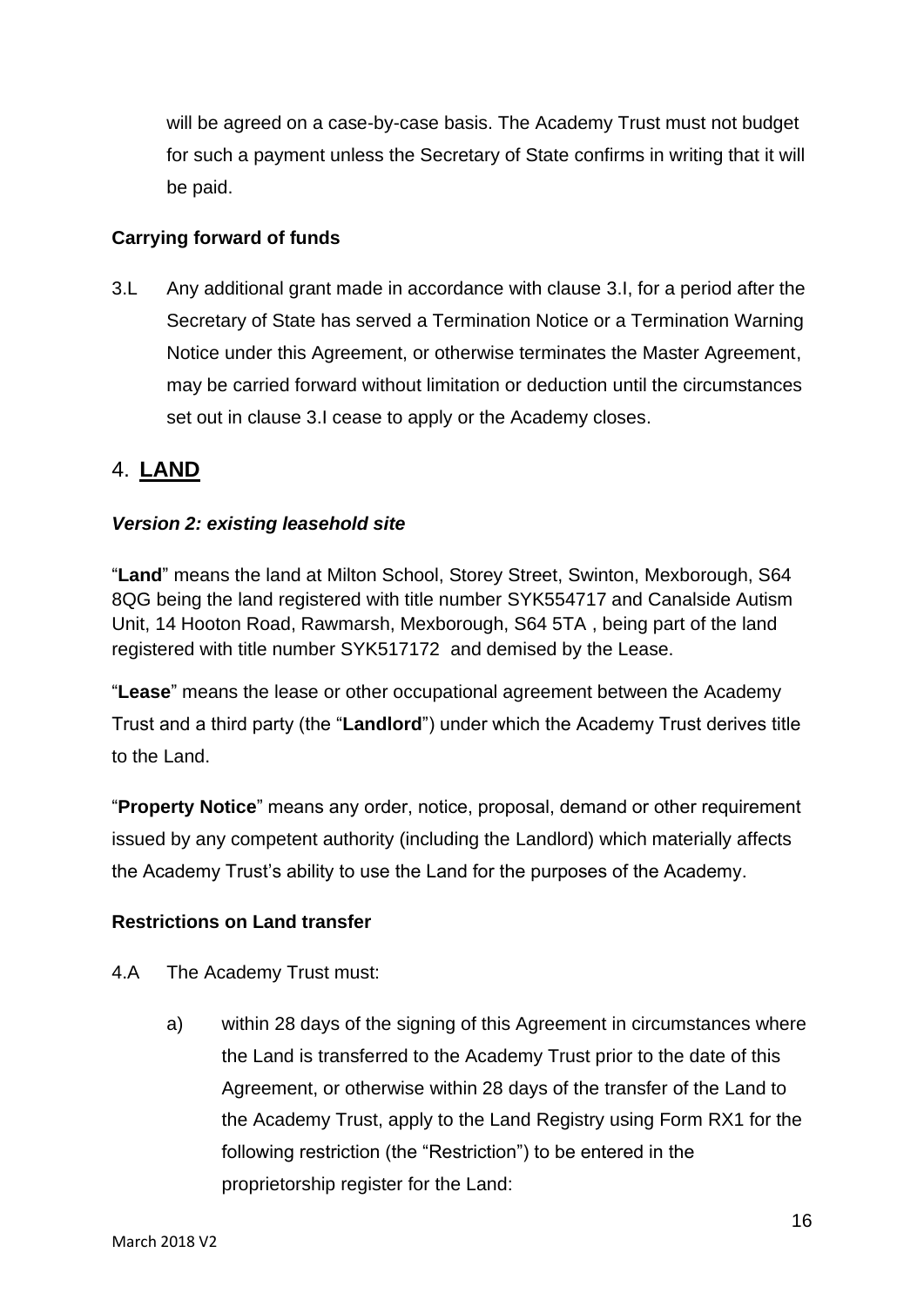*No disposition of the registered estate by the proprietor of the registered estate is to be registered without a written consent signed by the Secretary of State for Education, of Sanctuary Buildings, Great Smith Street, London SW1P 3BT;*

- b) take any further steps reasonably required to ensure that the Restriction is entered on the proprietorship register;
- c) promptly confirm to the Secretary of State when the Restriction has been registered;
- d) if it has not registered the Restriction, permit the Secretary of State to do so in its place; and
- e) not, without the Secretary of State's consent, apply to disapply, modify, cancel or remove the Restriction, whether by itself, a holding company, a subsidiary company, or a receiver, administrator or liquidator acting in the name of the Academy Trust.

#### **Obligations of the Academy Trust**

- 4.B The Academy Trust must keep the Land clean and tidy and make good any damage or deterioration to the Land. The Academy Trust must not do anything to lessen the value or marketability of the Land without the Secretary of State's consent.
- 4.C The Academy Trust must comply with the Lease and promptly enforce its rights against the Landlord.
- 4.D The Academy Trust must not, without the Secretary of State's consent:
	- a) terminate, vary, surrender, renew, dispose of or agree any revised rent under the Lease;
	- b) grant any consent or licence; or
	- c) create or allow any encumbrance; or
	- d) part with or share possession or occupation; or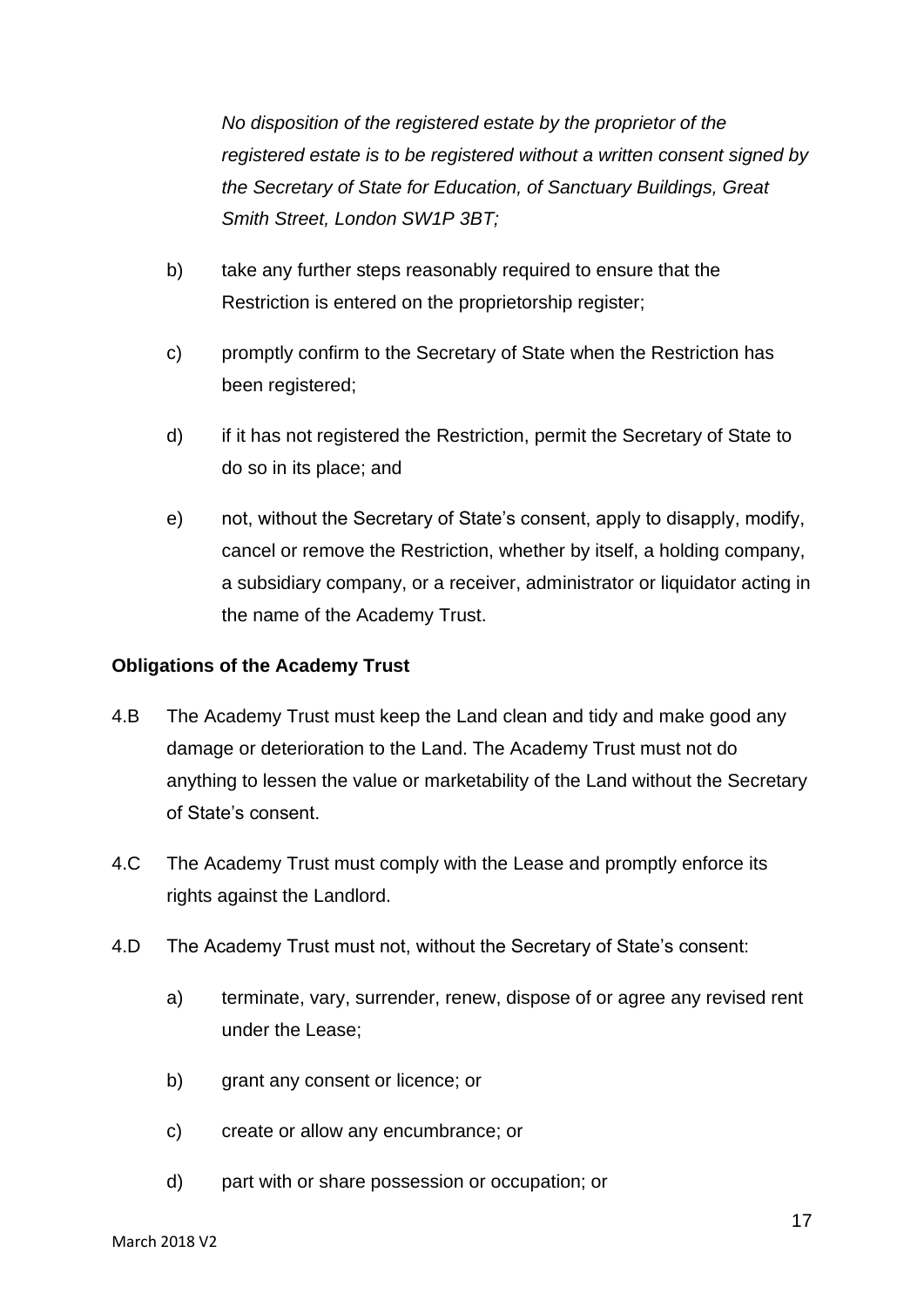e) enter into any onerous or restrictive obligations,

in respect of all or part of the Land.

#### **Option**

4.E The Academy Trust grants and the Secretary of State accepts an option (the "**Option**") to acquire the Land at nil consideration. The Secretary of State may exercise the Option in writing on termination of this Agreement. If the Option is exercised, completion will take place 28 days after the exercise date in accordance with the Law Society's Standard Conditions of Sale for Commercial Property in force at that date.

#### **Option Notice**

- 4.F The Academy Trust:
	- a) must, within 14 days after acquiring the Land or, if later, after signing this Agreement, apply to the Land Registry on Form AN1 (including a copy of this Agreement) for a notice of the Option (the "**Option Notice**") to be entered in the register, taking any further steps required to have the Option Notice registered and promptly confirming to the Secretary of State when this has been done;
	- b) if it has not registered the Option Notice, agrees that the Secretary of State may apply to register it using Form UN1;
	- c) must not, without the Secretary of State's consent, apply to disapply, modify or remove the Option Notice, whether by itself, a holding company, a subsidiary company, or a receiver, administrator or liquidator acting in the name of the Academy Trust, and
	- d) must, in the case of previously unregistered land, within 14 days after acquiring the Land or, if later, after signing this Agreement, apply to register a Class C(iv) land charge in the Land Charges Registry, and send the Secretary of State a copy of the relevant entry within 7 days after the registration has been completed. If the Secretary of State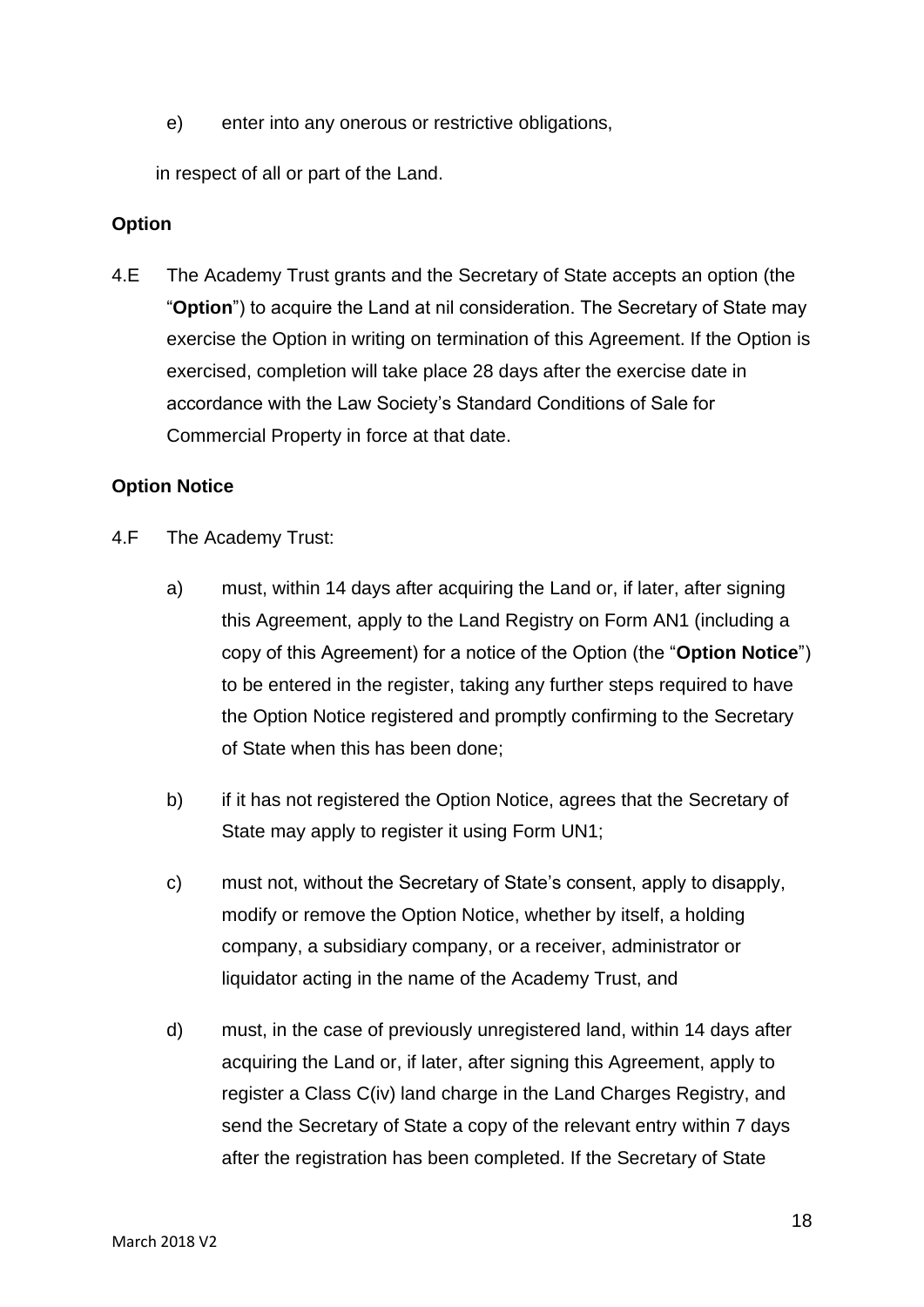considers that the Academy Trust has not complied with this clause, he may apply to secure the registration.

#### **Property Notices**

- 4.G If the Academy Trust receives a Property Notice, it must:
	- a) send a copy of it to the Secretary of State within 14 days, stating how the Academy Trust intends to respond to it;
	- b) promptly give the Secretary of State all the information he asks for about it;
	- c) allow the Secretary of State to take all necessary action, with or instead of the Academy Trust, to comply with it, and
	- d) use its best endeavours to help the Secretary of State in connection with it.

#### **Breach of Lease**

- 4.H If the Academy Trust is, or if it is reasonably foreseeable that it will be, in material breach of the Lease, the Academy Trust must immediately give written notice to the Secretary of State stating what the breach is and what action the Academy Trust has taken or proposes to take to remedy it, including timescales where appropriate.
- 4.I After notifying the Secretary of State under clause 4.H, the Academy Trust must:
	- a) promptly give the Secretary of State all the information he asks for about the breach;
	- b) allow the Secretary of State to take all necessary action, with or instead of the Academy Trust, to remedy or prevent the breach, and
	- c) use its best endeavours to help the Secretary of State to remedy or prevent the breach.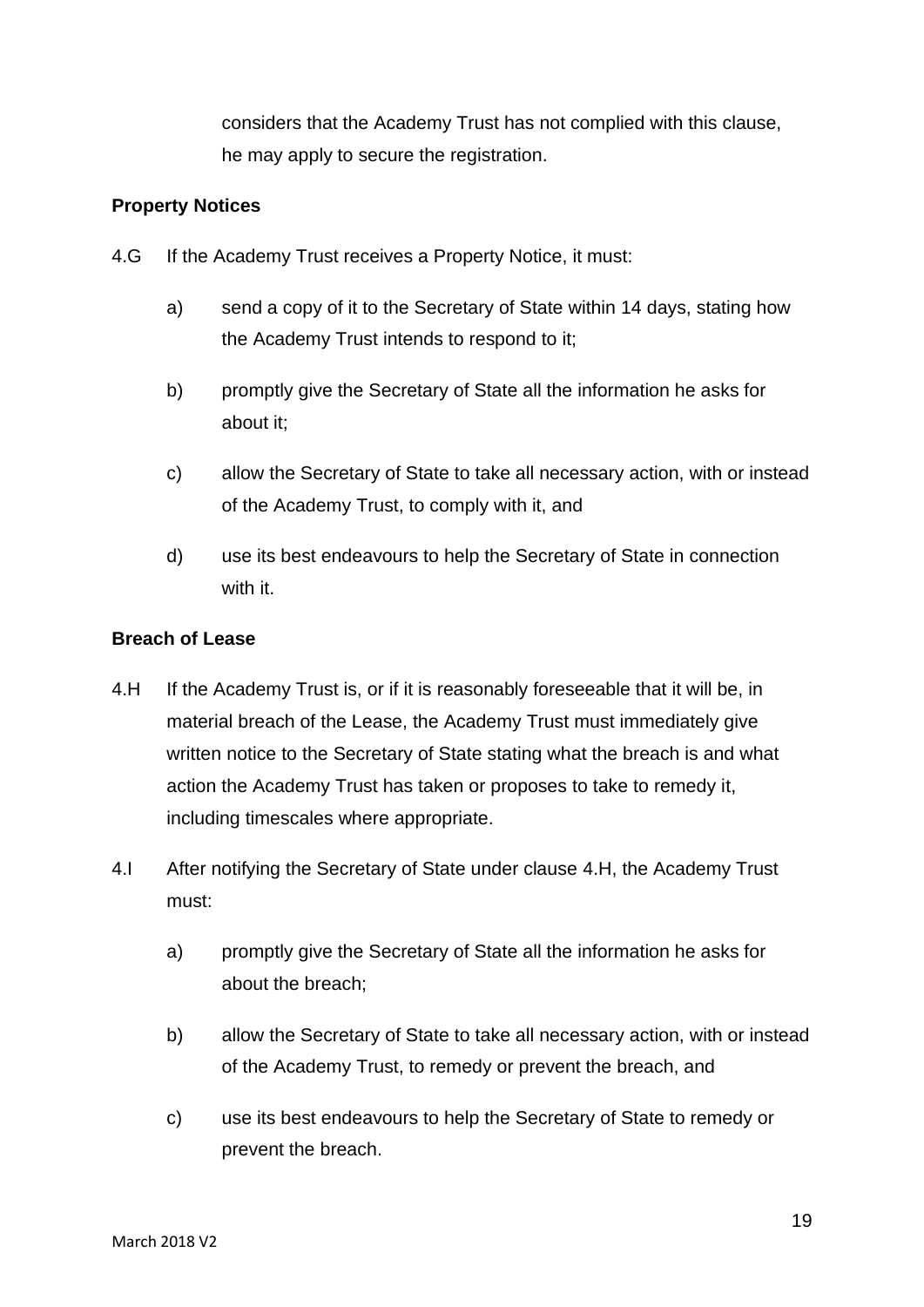#### **Sharing the Land**

- 4.J Where:
	- a) the Secretary of State identifies basic or parental need for additional places in the area in which the Academy is situated and
	- b) the Secretary of State then considers that not all the Land is needed for the operation of the Academy at planned number of places,

the Secretary of State must consult with the Academy Trust to determine whether part of the Land could be demised or sublet to another Academy Trust, as the Secretary of State considers appropriate, for the purpose of that Academy Trust establishing and maintaining an educational institution on the Land.

- 4.K To the extent the Academy Trust and the Secretary of State agree to part of the Land being demised or sublet in accordance with clause 4.J, the Academy Trust must use its best endeavours to procure either the approval of the Landlord or any necessary amendments to the Lease in order to enable it to share occupation of the Land with the incoming Academy Trust and to provide the incoming Academy trust with security of tenure over the Land occupied by it, and shall enter into any legal arrangements which the Secretary of State requires for this purpose. The Secretary of State shall meet the necessary and reasonable costs incurred by the Academy Trust in connection with this clause.
- 4.L For the purposes of clause 4.J:
	- a) a **basic need** will arise when the forecast demand for pupil places in the area where the Academy is situated is greater than the existing capacity to provide them;
	- b) a **parental need** will arise when the DfE is actually aware of an additional demand for pupil places in the area where the Academy is situated, following representations from parents in that area; and
	- c) **planned number of places** has the meaning given in clause 2.C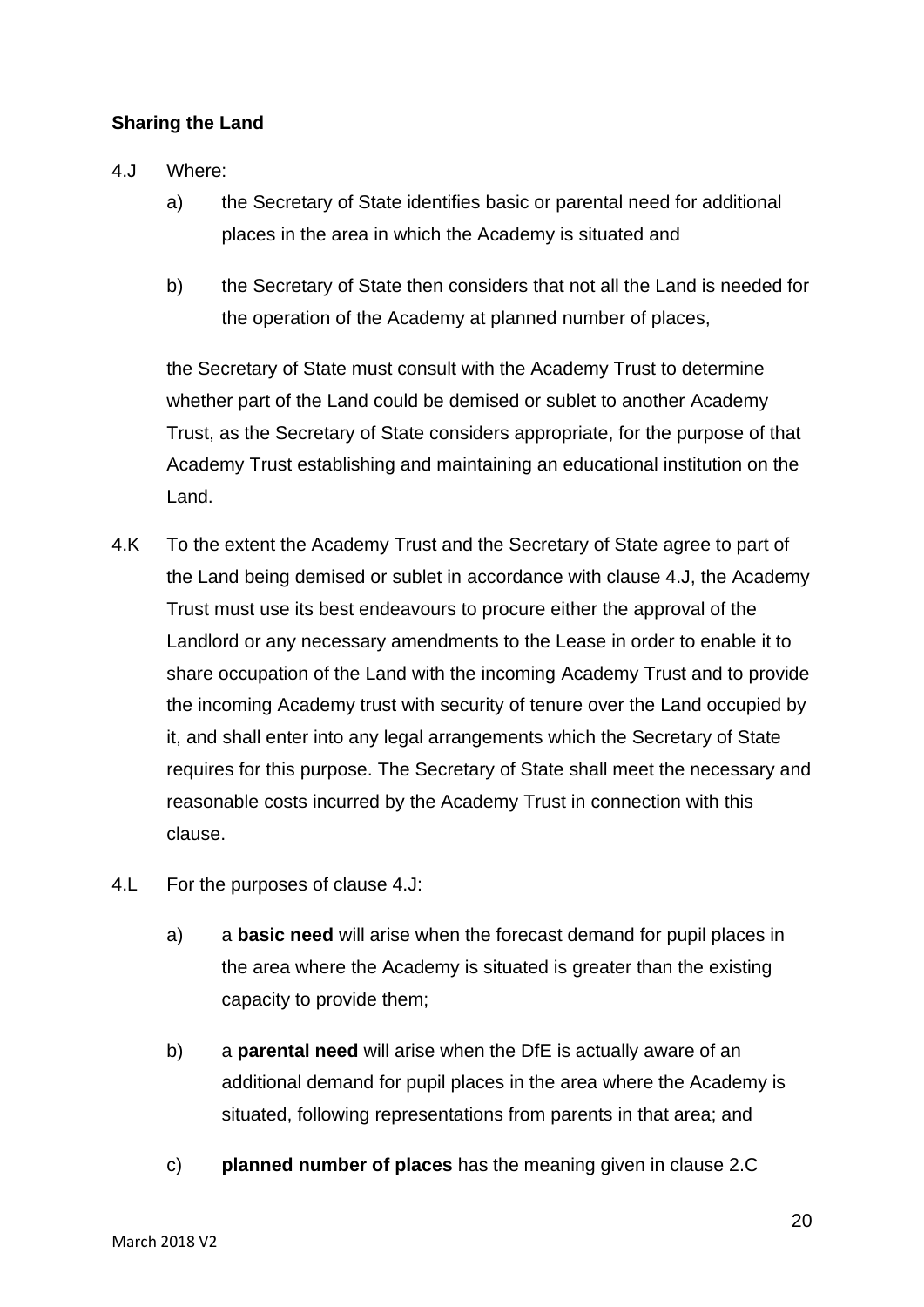# <span id="page-20-0"></span>**5. TERMINATION**

#### <span id="page-20-1"></span>**Termination by either party**

5.A Either party may give at least seven Academy Financial Years' notice to terminate this Agreement. Such termination would take effect on 31 August of the relevant year.

#### <span id="page-20-2"></span>**Termination Warning Notice**

- 5.B The Secretary of State may serve a Termination Warning Notice where he considers that:
	- a) the Academy Trust has breached the provisions of this Agreement or the Master Agreement; or
	- b) the standards of performance of pupils at the Academy are unacceptably low; or
	- c) there has been a serious breakdown in the way the Academy is managed or governed; or
	- d) the safety of pupils or staff is threatened, including due to breakdown of discipline.
	- e) the Academy is coasting provided he has notified the Academy Trust that it is coasting.
- 5.C A Termination Warning Notice served under clause 5.B will specify:
	- a) the action the Academy Trust must take;
	- b) the date by which the action must be completed; and
	- c) the date by which the Academy Trust must make any representations, or confirm that it agrees to undertake the specified action.
- 5.D The Secretary of State will consider any representations from the Academy Trust which he receives by the date specified in the Termination Warning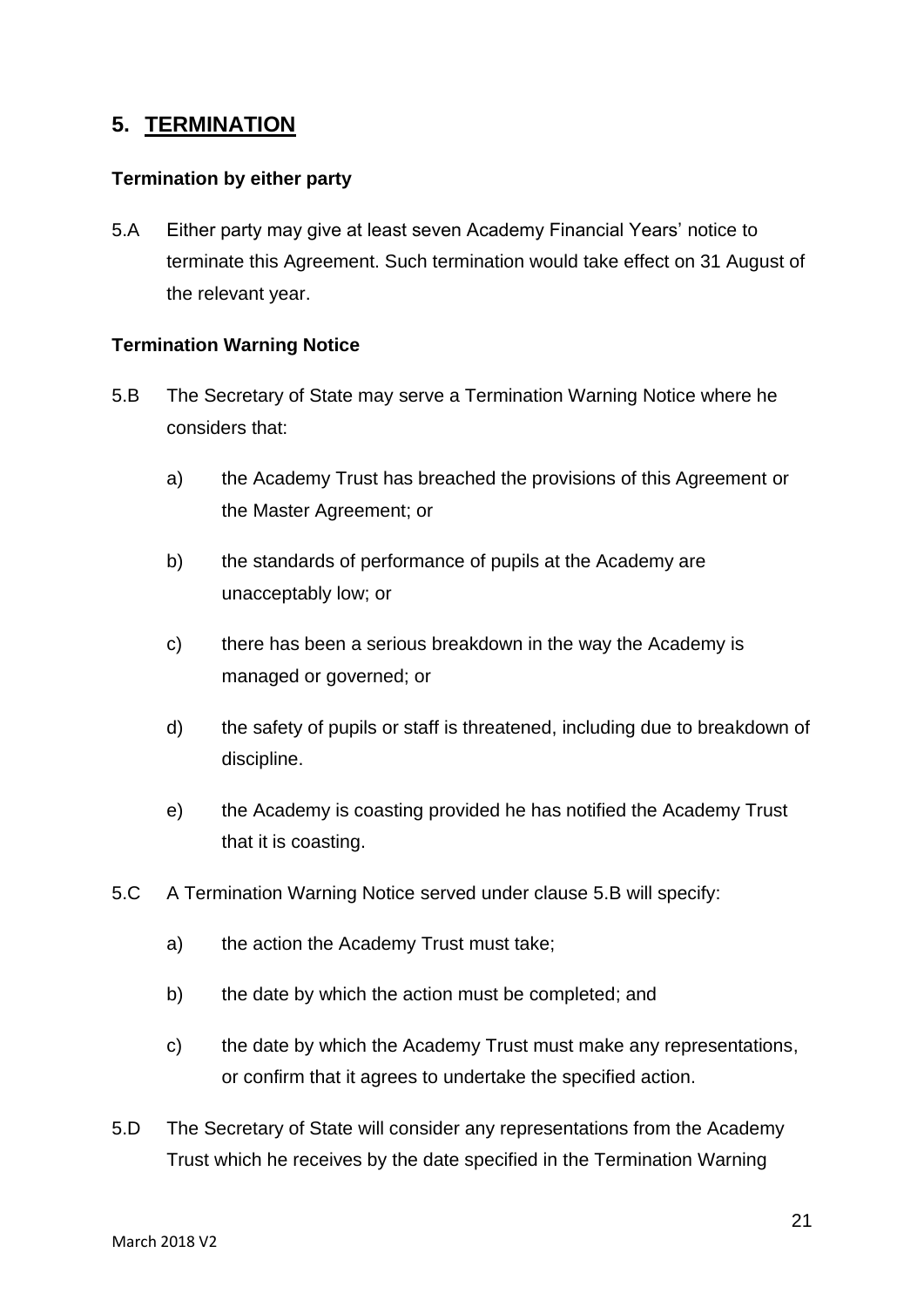Notice. The Secretary of State may amend the Termination Warning Notice to specify further action which the Academy Trust must take, and the date by which it must be completed.

5.E If the Secretary of State considers that the Academy Trust has not responded to the Termination Warning Notice as specified under clause 5.C(c), or has not completed the action required in the Termination Warning Notice as specified under clauses 5.C(a) and (b) (and any further action specified under clause 5.D) he may serve a Termination Notice.

#### <span id="page-21-0"></span>**Termination by the Secretary of State after inspection**

- 5.F If the Chief Inspector gives notice to the Academy Trust that:
	- a) special measures are required to be taken in relation to the Academy; or
	- b) the Academy requires significant improvement

the Secretary of State may serve a Termination Warning Notice, specifying the date by which the Academy Trust must make any representations.

- 5.G In deciding whether to give notice of his intention to terminate under clause 5.F, the Secretary of State will have due regard to the overall performance of the Academy Trust.
- 5.G.1 Not used
- 5.H If the Secretary of State has served a Termination Warning Notice under clause 5.F and:
	- a) has not received any representations from the Academy Trust by the date specified in the notice; or
	- b) having considered the representations made by the Academy Trust remains satisfied that this Agreement should be terminated;

he may serve a Termination Notice.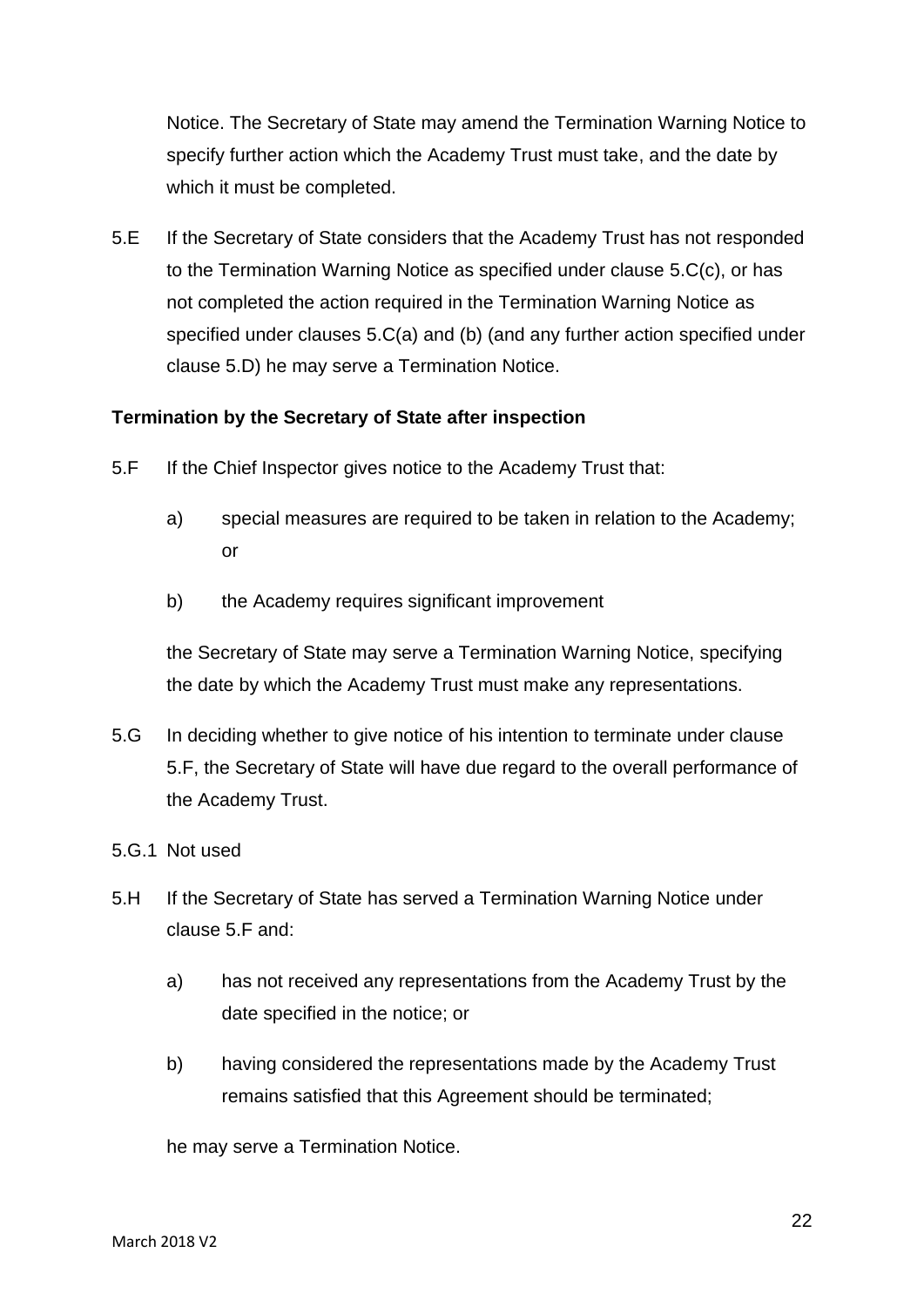#### 5.I Not used

#### <span id="page-22-0"></span>**Termination by the Secretary of State**

- 5.J If the Secretary of State has determined that the Academy will be removed from the Register of Independent Schools and no appeal against that determination is pending, he may serve a Termination Notice.
- 5.K Not used
- 5.L Not used
- 5.M Not used
- 5.N Not used
- 5.O Not used
- 5.P Not used

#### <span id="page-22-1"></span>**Funding and admission during notice period**

- 5.Q If the Secretary of State serves a Termination Notice under clause 5.A, the Academy Trust may continue during the notice period to admit pupils to the Academy, and to receive GAG and EAG, in accordance with this Agreement.
- 5.R If the Secretary of State serves a Termination Warning Notice or a Termination Notice otherwise than under clause 5.A, the Academy Trust may continue during the notice period to admit pupils to the Academy (unless the Secretary of State specifies otherwise), and to receive GAG and EAG, in accordance with this Agreement.

#### <span id="page-22-2"></span>**Notice of intention to terminate by Academy Trust**

5.S The Secretary of State will, before the start of each Academy Financial Year, provide the Academy Trust with a final funding allocation indicating the level of GAG and EAG to be provided in the next Academy Financial Year (the **"Funding Allocation").**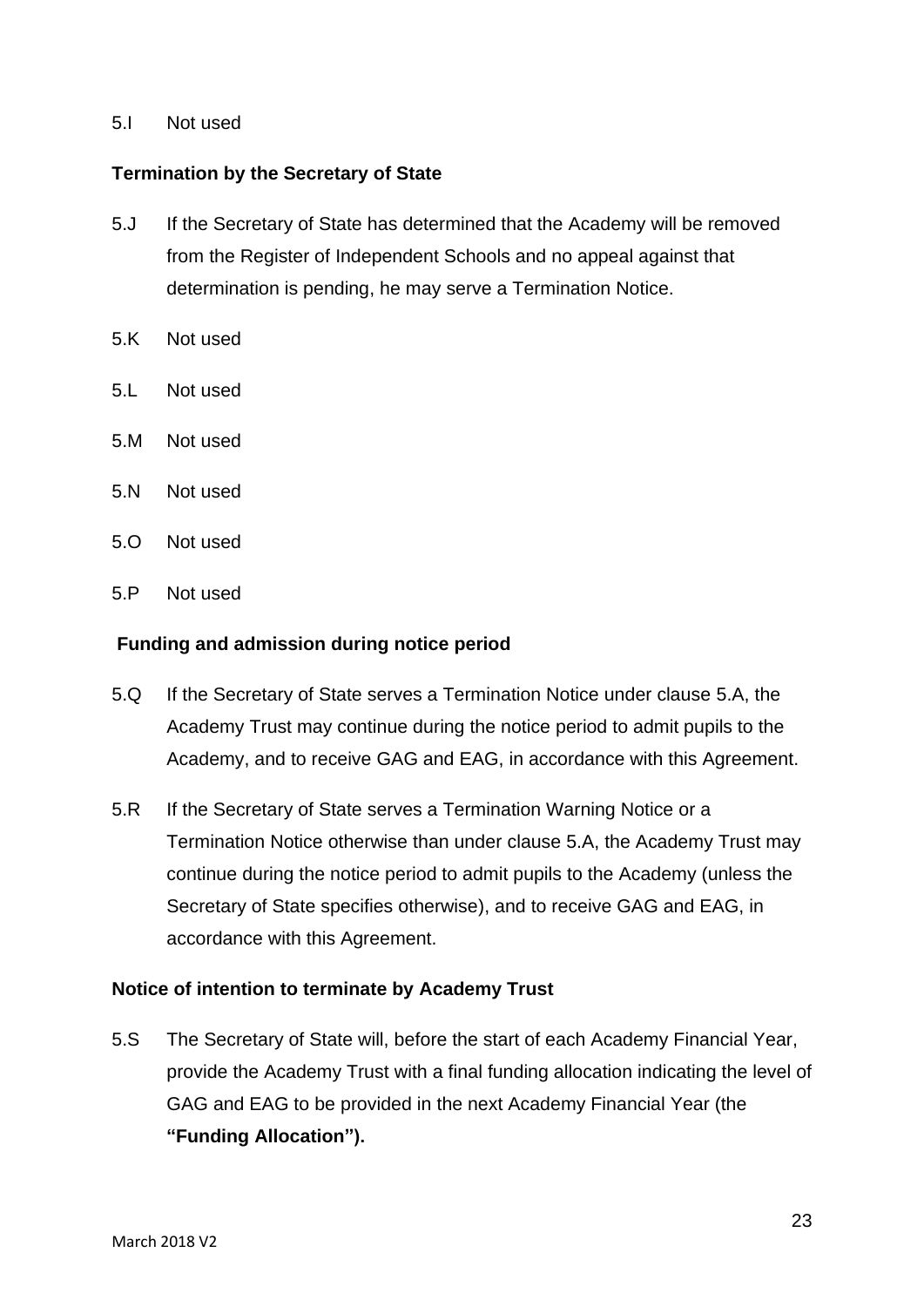- 5.T If the Academy Trust is of the opinion that, after receipt of the Funding Allocation for the next Academy Financial Year (the "**Critical Year**") and after taking into account all other resources likely to be available to the Academy, including other funds that are likely to be available to the Academy from other academies operated by the Academy Trust ("**All Other Resources**"), it is likely that the cost of running the Academy during the Critical Year would cause the Academy Trust to become insolvent (and for this reason only) then the Academy Trust may give written notice of its intention to terminate this Agreement on 31 August before the Critical Year.
- 5.U Any notice given by the Academy Trust under clause 5.T must be provided to the Secretary of State within six weeks of the Secretary of State issuing the Funding Allocation. The notice given by the Academy Trust under clause 5.T must specify:
	- a) the grounds upon which the Academy Trust's opinion is based, including:
		- i. evidence of those grounds;
		- ii. any professional accounting advice the Academy Trust has received;
		- iii. a detailed statement of steps which the Academy Trust proposes to take to ensure that the running costs of the Academy are reduced such that costs are less than the Funding Allocation and All Other Resources, and the period of time within which such steps will be taken; and
	- b) the shortfall in the Critical Year between the Funding Allocation and All Other Resources expected to be available to the Academy Trust to run the Academy and the projected expenditure on the Academy; and
	- c) a detailed budget of income and expenditure for the Academy during the Critical Year (the "**Projected Budget**").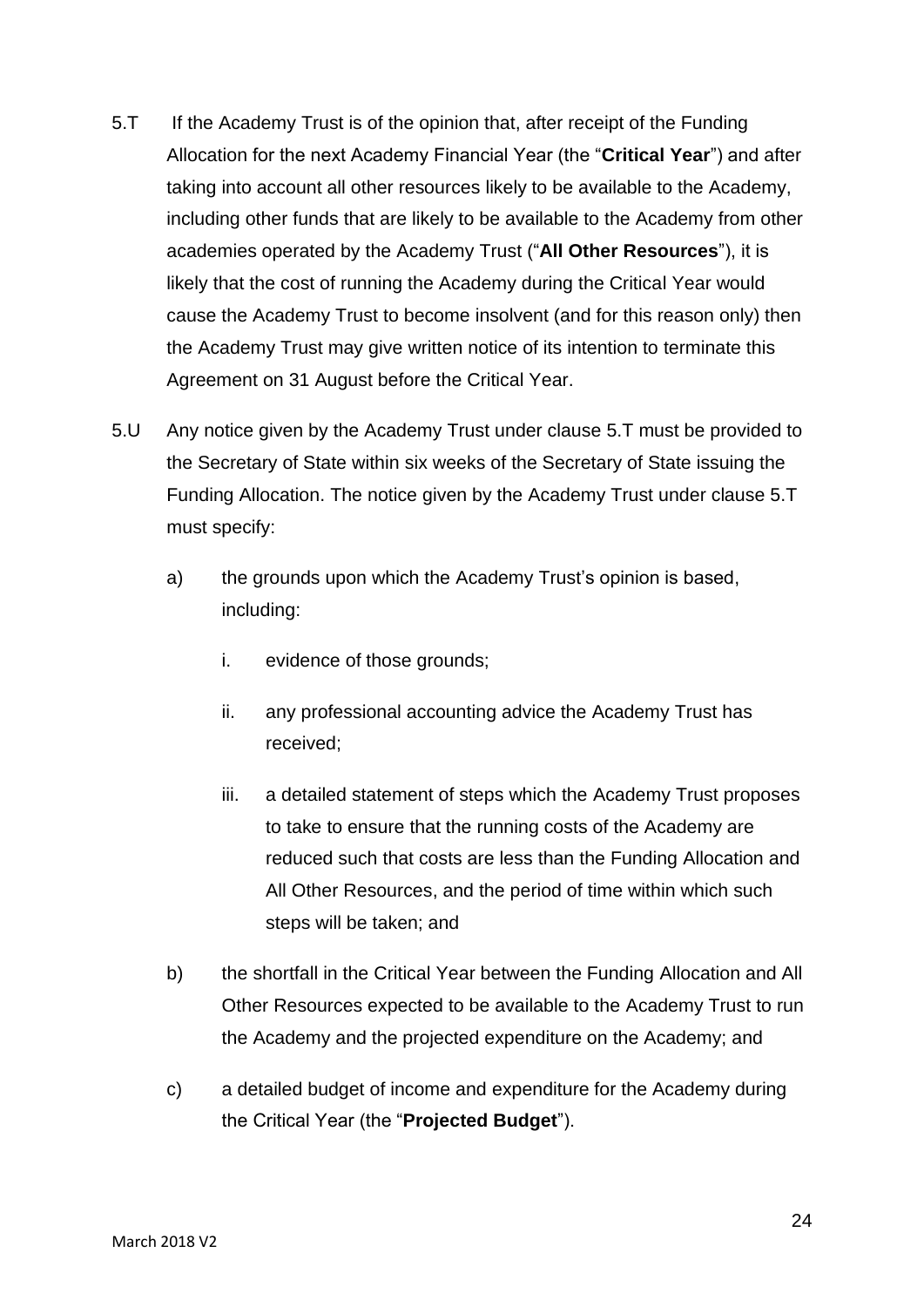- 5.V Both parties will use their best endeavours to agree whether or not the cost of running the Academy during the Critical Year would cause the Academy Trust to become insolvent. Both parties recognise that they will need to engage in a constructive dialogue at the time about how best to provide education for the pupils at the Academy and use their best endeavours to agree a practical solution to the problem.
- 5.W If no agreement is reached by 30 April (or another date if agreed between the parties) as to whether the cost of running the Academy during the Critical Year would cause the Academy Trust to become insolvent, then that question will be referred to an independent expert (the "**Expert**") for resolution. The Expert's determination will be final and binding on both parties. The Expert will be requested to specify in his determination the amount of the shortfall in funding (the "**Shortfall**").
- 5.X The Expert will be an insolvency practitioner with significant professional experience of educational institutions or academies. If the parties fail to agree upon the appointment of the Expert then the Expert will be appointed by the President of the Institute of Chartered Accountants in England and Wales. The Expert's fees will be borne equally between the parties.
- 5.Y The Expert will be required in reaching his determination to take account of advice from an educational specialist who is professionally familiar with the issues arising from the budget management of schools. If the parties fail to agree upon the appointment of the educational specialist then the educational specialist will be appointed by the Chairman of the Specialist Schools and Academies Trust (or any successor or equivalent body). The educational specialist's fees will be borne equally between the parties.
- 5.Z If the Expert determines that the cost of running the Academy during the Critical Year would cause the Academy Trust to become insolvent, and the Secretary of State will not have agreed to provide sufficient additional funding to cover the Shortfall, then the Academy Trust will be entitled to terminate this Agreement, by notice expiring on 31 August before the Critical Year. Any such notice will be given within 21 days after (a) the Expert's determination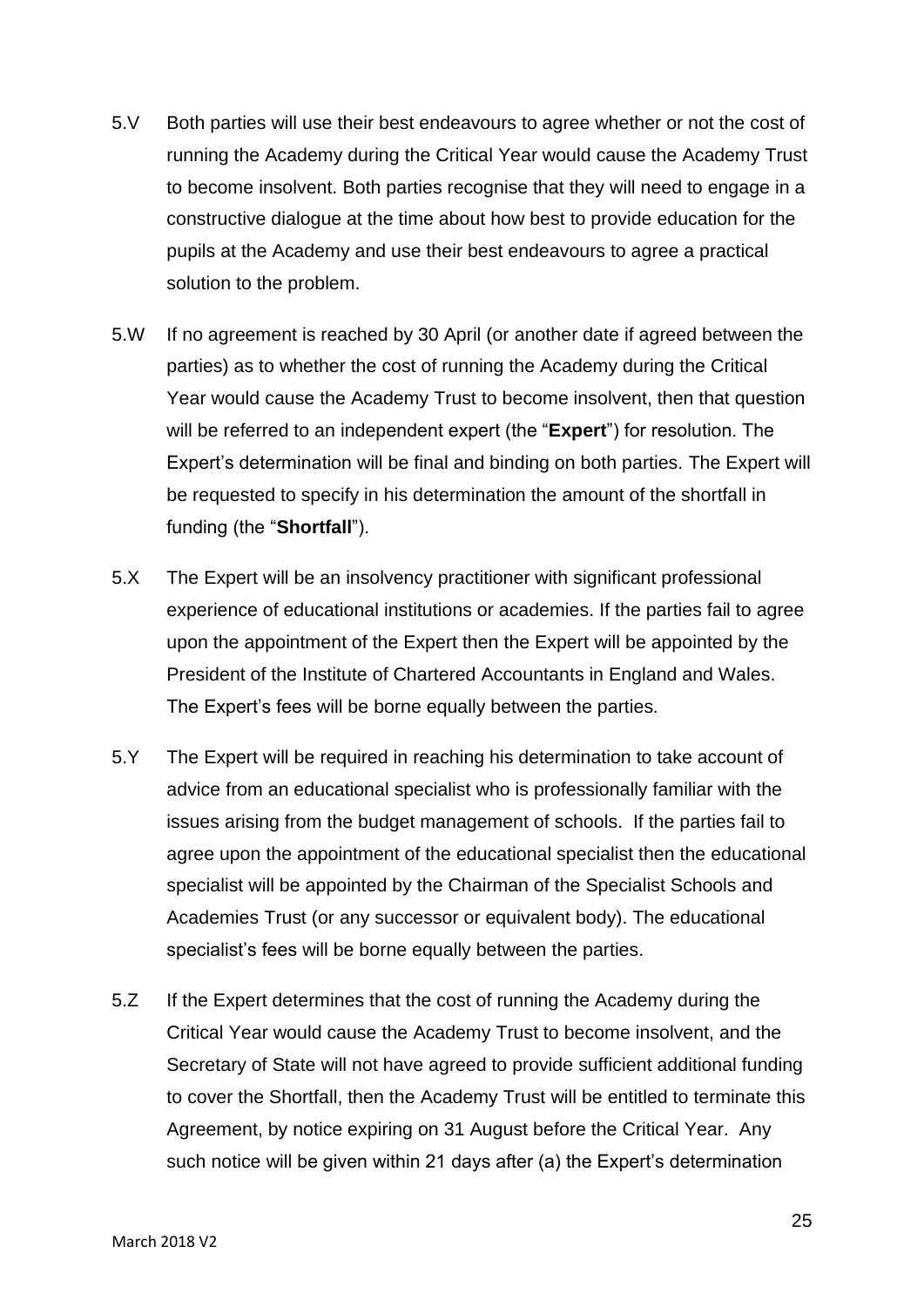will have been given to the parties or (b), if later, the Secretary of State will have given written notice of his refusal to provide sufficient additional funding for the Academy to cover the Shortfall.

#### <span id="page-25-0"></span>**Effect of termination**

- 5.AA If this Agreement is terminated, the Academy will cease to be an Academy within the meaning of sections 1 and 1A of the Academies Act 2010.
- 5.BB Subject to clauses 5.CC and 5.DD, if the Secretary of State terminates this Agreement under clause 5.A, he will indemnify the Academy Trust. If the Secretary of State terminates this Agreement otherwise than under clause 5.A, he may at his discretion indemnify or compensate the Academy Trust.
- 5.CC The amount of any such indemnity or compensation will be determined by the Secretary of State, having regard to representations made to him by the Academy Trust, and will be paid as and when the Secretary of State considers appropriate.
- 5.DD The categories of expenditure incurred by the Academy Trust in consequence of termination, for which the Secretary of State may indemnify the Academy Trust under clauses 5.BB, may include:
	- a) staff compensation and redundancy payments;
	- b) compensation payments in respect of broken contracts;
	- c) expenses of disposing of assets or adapting them for other purposes;
	- d) legal and other professional fees; and
	- e) dissolution expenses.
- 5.EE If this Agreement is terminated, and the Academy Trust owns capital assets which have been partly or wholly funded by HM Government, the Academy Trust must, as soon as possible after the termination date: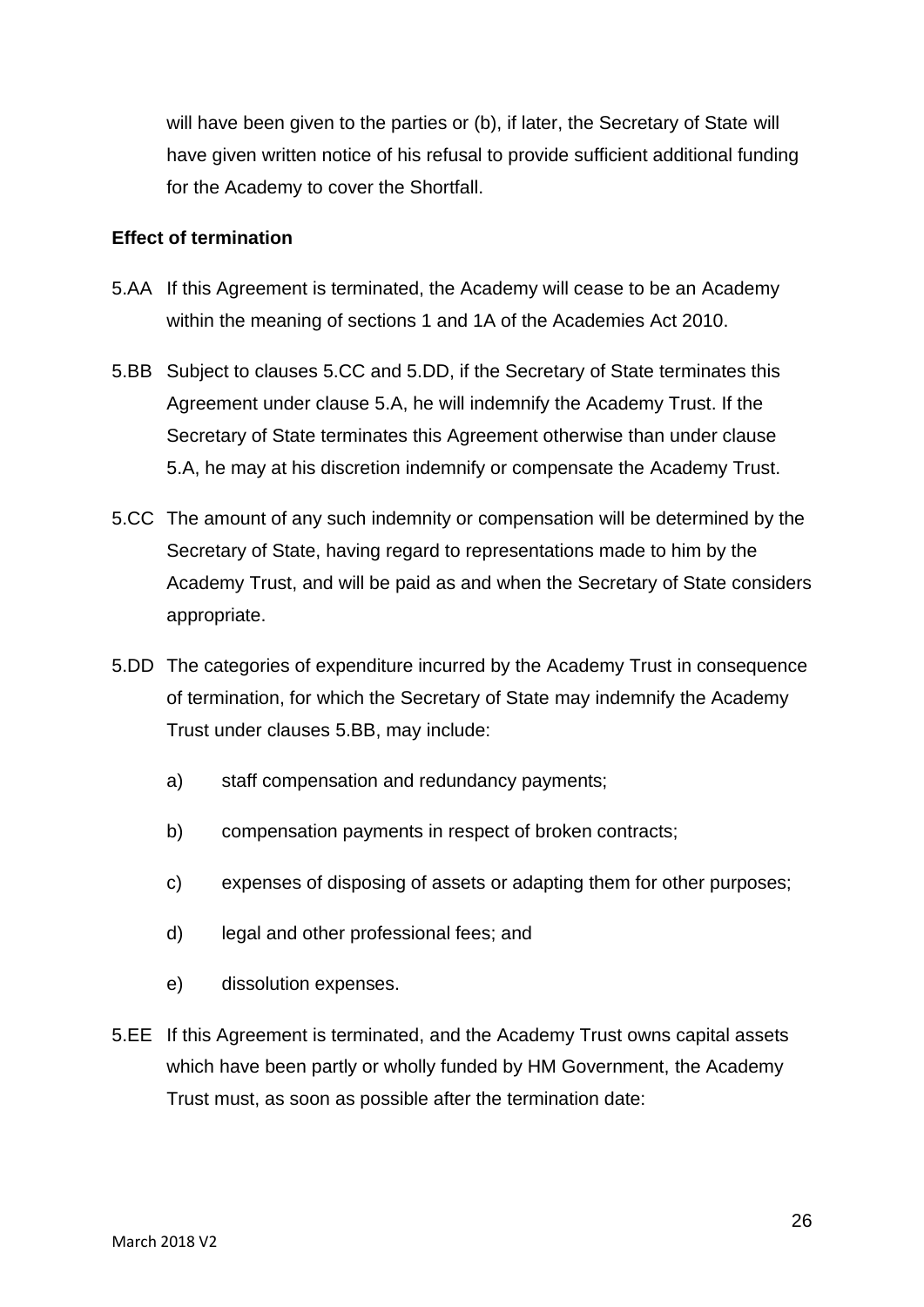- a) transfer a proportion of those capital assets, equal to the proportion of the original financial contribution made by HM Government, to a nominee of the Secretary of State to use for educational purposes; or
- b) if the Secretary of State directs that a transfer under clause 5.EE(a) is not required, pay to the Secretary of State at the termination date (or, by agreement with the Secretary of State, at the date of their subsequent disposal) a sum equivalent to the proportion of the original financial contribution made by HM Government.
- 5.FF The Secretary of State may:
	- a) Waive all or part of the repayment due under sub-clause 5.EE(b) if the Academy Trust obtains his permission to invest the sale proceeds for its charitable purposes; or
	- b) direct the Academy Trust to pay all or part of the sale proceeds to the relevant LA.

# <span id="page-26-0"></span>**6. OTHER CONTRACTUAL ARRANGEMENTS**

#### <span id="page-26-1"></span>**Annexes**

6.A Any annexes to this Agreement form part of and are incorporated into this Agreement.

#### <span id="page-26-2"></span>**The Master Agreement**

6.B Except as expressly provided in this Agreement, all provisions of the Master Agreement have full force and effect.

#### <span id="page-26-3"></span>**General**

- 6.C The Academy Trust cannot assign this Agreement.
- 6.D Failure to exercise, or a delay in exercising, any right or remedy of the Secretary of State under this Agreement (including the right to terminate this Agreement), or a single or partial exercise of such a right or remedy, is not a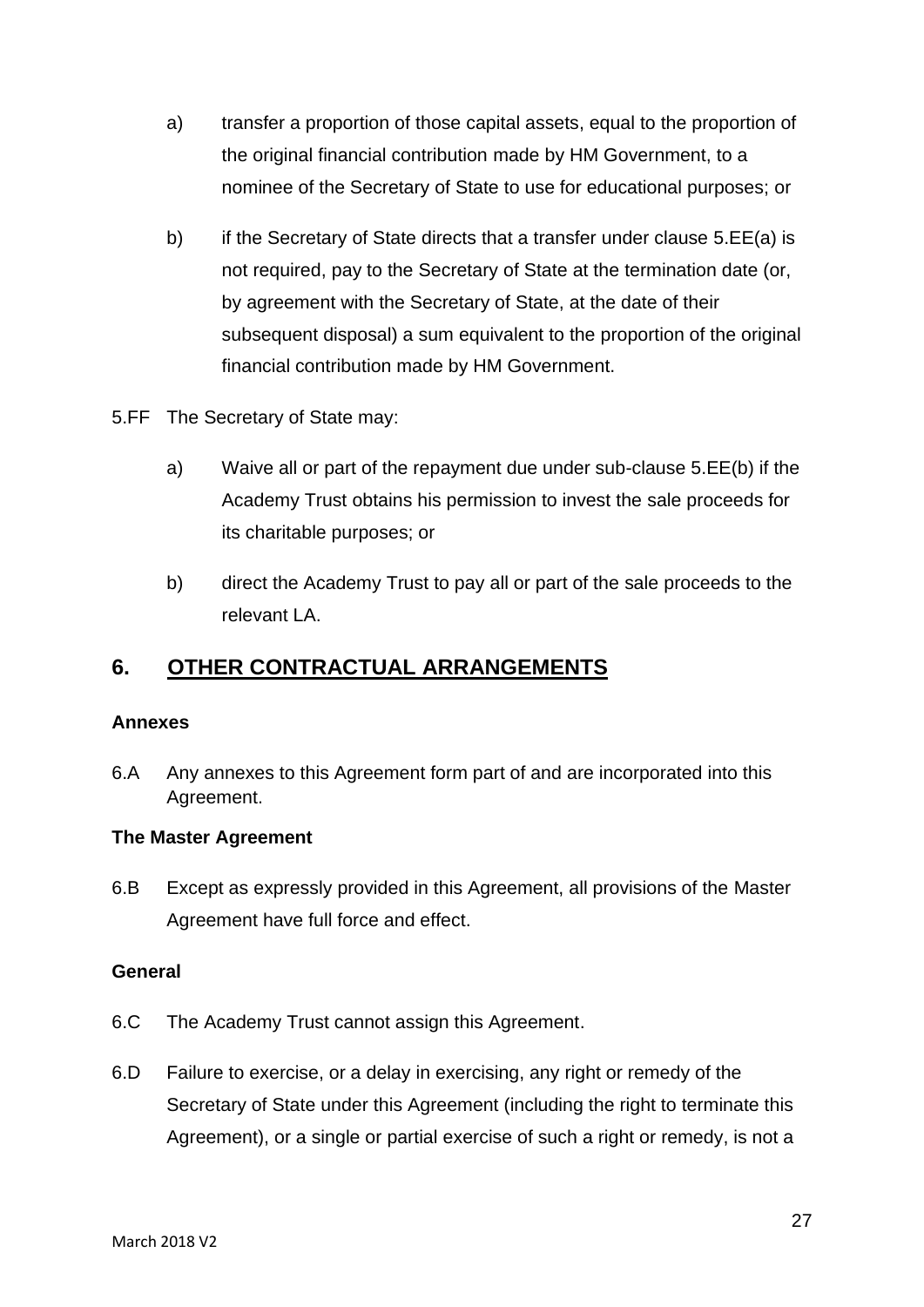waiver of, and does not prevent or restrict any initial or further exercise of, that or any other right or remedy.

- 6.E Termination of this Agreement will not affect the accrued rights, remedies, obligations or liabilities of the parties existing at termination.
- 6.F This Agreement may be executed in any number of counterparts, each of which when executed and delivered shall constitute a duplicate original, but all of which will together constitute the same agreement.
- 6.G This Agreement and any dispute or claim arising out of or in connection with it or its subject matter or formation (including non-contractual disputes or claims) shall be governed by and construed in accordance with the law of England and Wales, and submitted to the exclusive jurisdiction of the courts of England and Wales.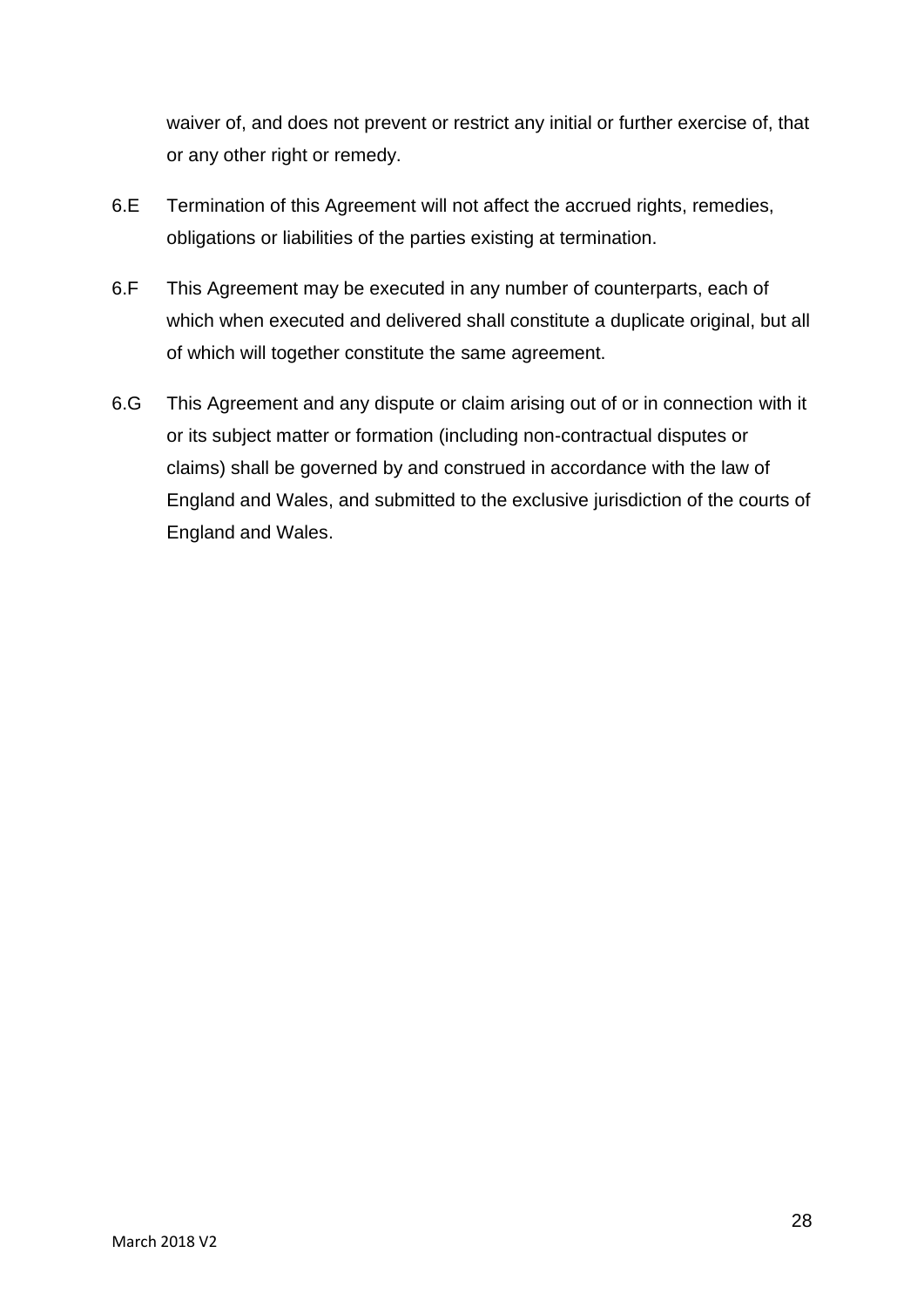Executed on behalf of the **Academy Trust** by:

………………………..

**Director**

………………………………

**Witness**

Name:

Address:

The Corporate Seal of

# **THE SECRETARY OF STATE FOR EDUCATION**

affixed to this deed is authenticated by:

………………………..

**Duly Authorised**